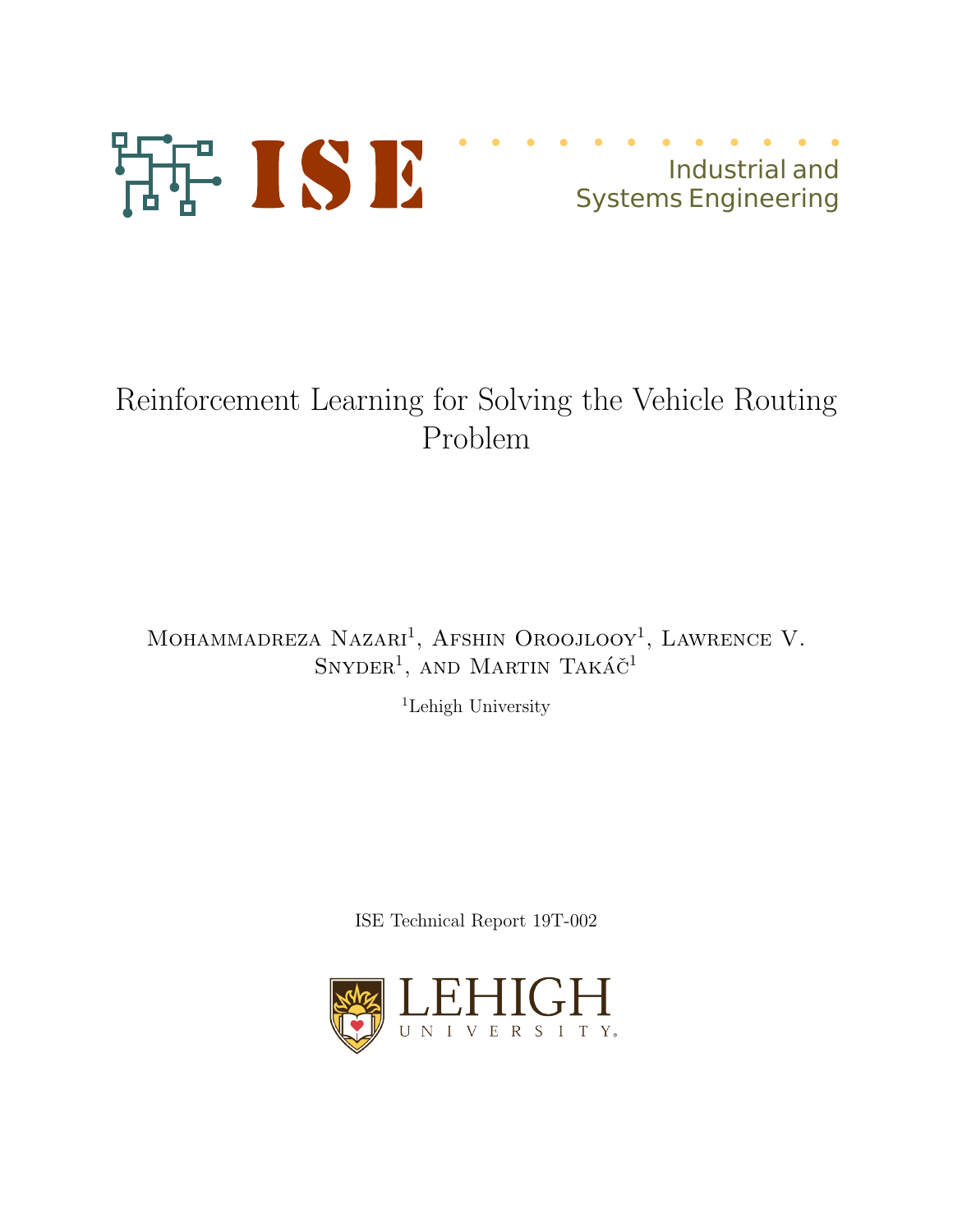# Reinforcement Learning for Solving the Vehicle Routing Problem

Mohammadreza Nazari Afshin Oroojlooy Lawrence V. Snyder Martin Takácˇ Department of Industrial and Systems Engineering Lehigh University, Bethlehem, PA 18015 {mon314,afo214,lvs2,takac}@lehigh.edu

# Abstract

We present an end-to-end framework for solving the Vehicle Routing Problem (VRP) using reinforcement learning. In this approach, we train a single policy model that finds near-optimal solutions for a broad range of problem instances of similar size, only by observing the reward signals and following feasibility rules. We consider a parameterized stochastic policy, and by applying a policy gradient algorithm to optimize its parameters, the trained model produces the solution as a sequence of consecutive actions in real time, without the need to re-train for every new problem instance. On capacitated VRP, our approach outperforms classical heuristics and Google's OR-Tools on medium-sized instances in solution quality with comparable computation time (after training). We demonstrate how our approach can handle problems with split delivery and explore the effect of such deliveries on the solution quality. Our proposed framework can be applied to other variants of the VRP such as the stochastic VRP, and has the potential to be applied more generally to combinatorial optimization problems.

# 1 Introduction

The *Vehicle Routing Problem* (VRP) is a combinatorial optimization problem that has been studied in applied mathematics and computer science for decades. VRP is known to be a computationally difficult problem for which many exact and heuristic algorithms have been proposed, but providing fast and reliable solutions is still a challenging task. In the simplest form of the VRP, a single capacitated vehicle is responsible for delivering items to multiple customer nodes; the vehicle must return to the depot to pick up additional items when it runs out. The objective is to optimize a set of routes, all beginning and ending at a given node, called the *depot*, in order to attain the maximum possible reward, which is often the negative of the total vehicle distance or average service time. This problem is computationally difficult to solve to optimality, even with only a few hundred customer nodes [\[12\]](#page-10-0), and is classified as an NP-hard problem. For an overview of the VRP, see, for example, [\[15,](#page-10-1) [23,](#page-11-0) [24,](#page-11-1) [33\]](#page-11-2).

The prospect of new algorithm discovery, without any hand-engineered reasoning, makes neural networks and reinforcement learning a compelling choice that has the potential to be an important milestone on the path toward solving these problems. In this work, we develop a framework with the capability of solving a wide variety of combinatorial optimization problems using *Reinforcement Learning* (RL) and show how it can be applied to solve the VRP. For this purpose, we consider the Markov Decision Process (MDP) formulation of the problem, in which the optimal solution can be viewed as a sequence of decisions. This allows us to use RL to produce near-optimal solutions by increasing the probability of decoding "desirable" sequences.

A naive approach would be to train an instance-specific policy by considering every instance separately. In this approach, an RL algorithm needs to take many samples, maybe millions of them, from the

32nd Conference on Neural Information Processing Systems (NeurIPS 2018), Montréal, Canada.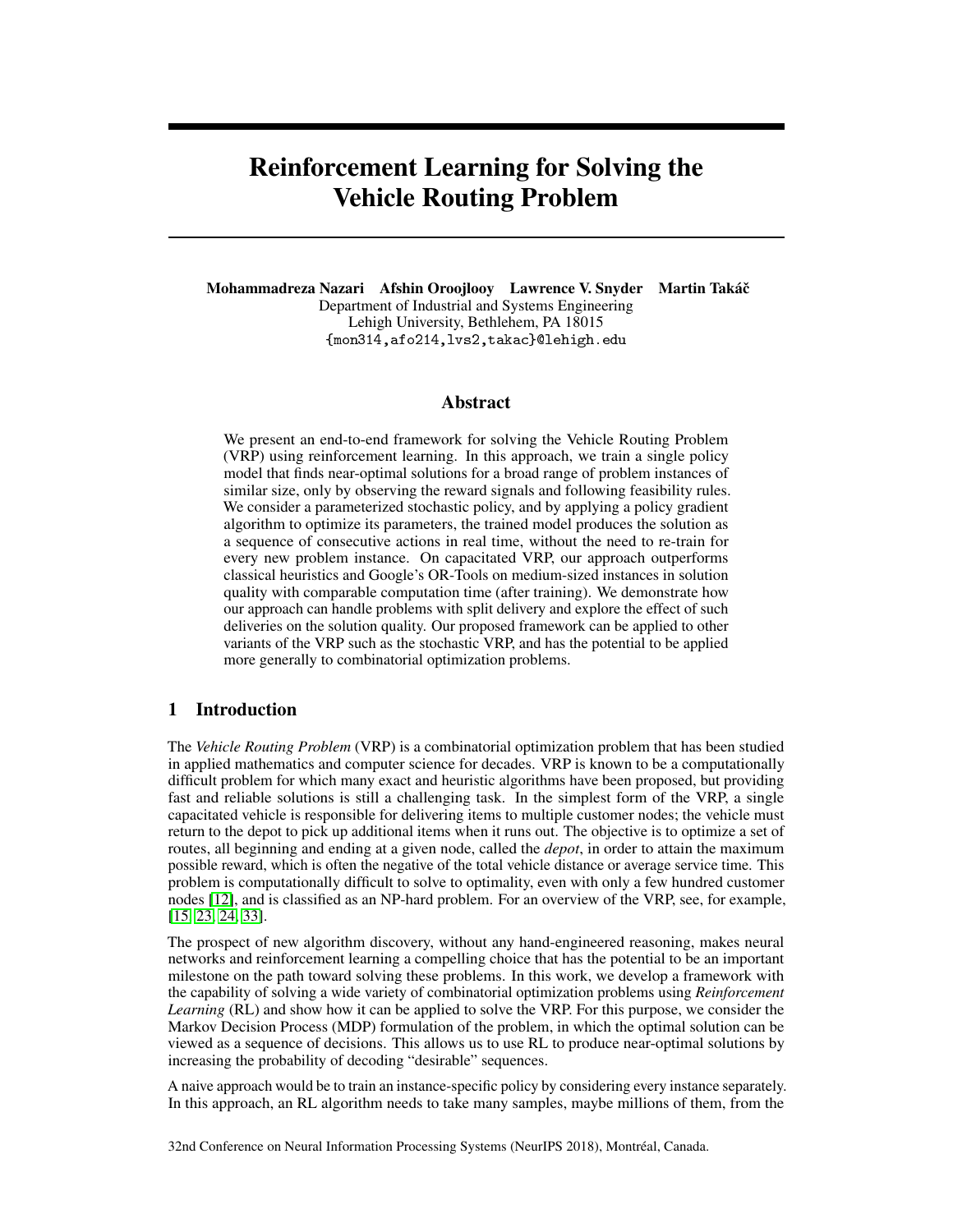underlying MDP of the problem to be able to produce a good-quality solution. Obviously, this approach is not practical since the RL method should be comparable to existing algorithms not only in terms of the solution quality but also in terms of runtime. For example, for all of the problems studied in this paper, we wish to have a method that can produce near-optimal solutions in less than a second. Moreover, the policy learned by this naive approach would not apply to instances other than the one that was used in the training; after a small perturbation of the problem setting, e.g., changing the location or demand of a customer, we would need to rebuild the policy from scratch.

Therefore, rather than focusing on training a separate policy for every problem instance, we propose a structure that performs well on any problem sampled from a given distribution. This means that if we generate a new VRP instance with the same number of nodes and vehicle capacity, and the same location and demand distributions as the ones that we used during training, then the trained policy will work well, and we can solve the problem right away, without retraining for every new instance. As long as we approximate the generating distribution of the problem, the framework can be applied. One can view the trained policy as a black-box heuristic (or a meta-algorithm) which generates a high-quality solution in a reasonable amount of time.

This study is motivated by the recent work by Bello et al. [\[4\]](#page-10-2). We have generalized their framework to include a wider range of combinatorial optimization problems such as the VRP. Bello et al. [\[4\]](#page-10-2) propose the use of a Pointer Network [\[34\]](#page-11-3) to decode the solution. One major issue that complicates the direct use of their approach for the VRP is that it assumes the system is static over time. In contrast, in the VRP, the demands change over time in the sense that once a node has been visited its demand becomes, effectively, zero. To overcome this, we propose an alternate approach—which is simpler than the Pointer Network approach—that can efficiently handle both the static and dynamic elements of the system. Our policy model consists of a recurrent neural network (RNN) decoder coupled with an attention mechanism. At each time step, the embeddings of the static elements are the input to the RNN decoder, and the output of the RNN and the dynamic element embeddings are fed into an attention mechanism, which forms a distribution over the feasible destinations that can be chosen at the next decision point.

The proposed framework is appealing to practitioners since we utilize a self-driven learning procedure that only requires the reward calculation based on the generated outputs; as long as we can observe the reward and verify the feasibility of a generated sequence, we can learn the desired meta-algorithm. For instance, if one does not know how to solve the VRP but can compute the cost of a given solution, then one can provide the signal required for solving the problem using our method. Unlike most classical heuristic methods, it is robust to problem changes, e.g., when a customer changes its demand value or relocates to a different position, it can automatically adapt the solution. Using classical heuristics for VRP, the entire distance matrix must be recalculated and the system must be re-optimized from scratch, which is often impractical, especially if the problem size is large. In contrast, our proposed framework does not require an explicit distance matrix, and only one feed-forward pass of the network will update the routes based on the new data.

Our numerical experiments indicate that our framework performs significantly better than well-known classical heuristics designed for the VRP, and that it is robust in the sense that its worst results are still relatively close to optimal. Comparing our method with the OR-Tools VRP engine [\[16\]](#page-10-3), which is one of the best open-source VRP solvers, we observe a noticeable improvement; in VRP instances with 50 and 100 customers, our method provides shorter tours in roughly 61% of the instances. Another interesting observation that we make in this study is that by allowing multiple vehicles to supply the demand of a single node, our RL-based framework finds policies that outperform the solutions that require single deliveries. We obtain this appealing property, known as the split delivery, without any hand engineering and at no extra cost.

# 2 Background

Before presenting the problem formalization, we briefly review the required notation and relation to existing work.

Sequence-to-Sequence Models *Sequence-to-Sequence* models [\[32,](#page-11-4) [34,](#page-11-3) [25\]](#page-11-5) are useful in tasks for which a mapping from one sequence to another is required. They have been extensively studied in the field of neural machine translation over the past several years, and there are numerous variants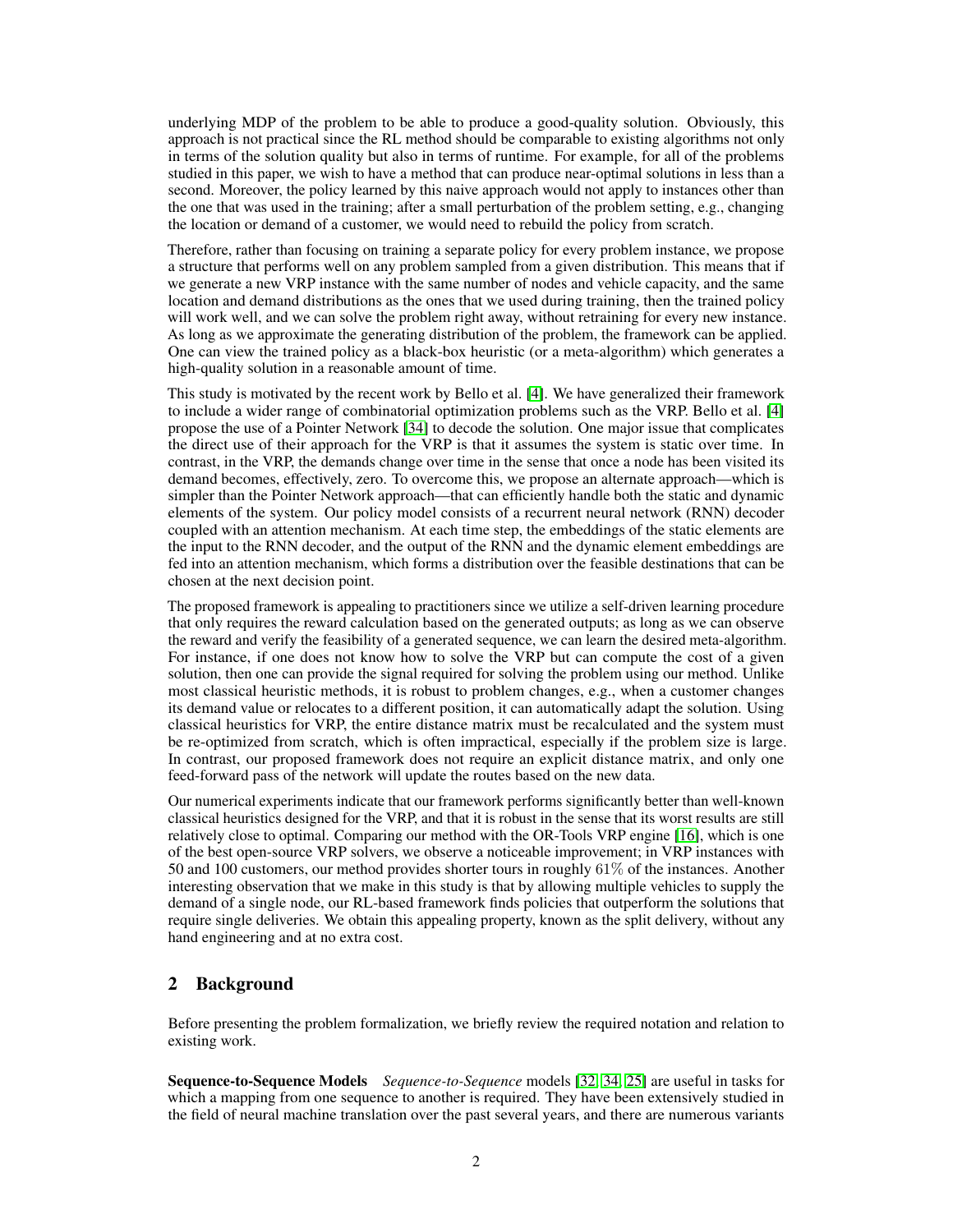of these models. The general architecture, which is shared by many of these models, consists of two RNN networks called the encoder and decoder. An encoder network reads through the input sequence and stores the knowledge in a fixed-size vector representation (or a sequence of vectors); then, a decoder converts the encoded information back to an output sequence.

In the vanilla Sequence-to-Sequence architecture [\[32\]](#page-11-4), the source sequence appears only once in the encoder and the entire output sequence is generated based on one vector (i.e., the last hidden state of the encoder RNN). Other extensions, for example Bahdanau et al. [\[3\]](#page-9-0), illustrate that the source information can be used more explicitly to increase the amount of information during the decoding steps. In addition to the encoder and decoder networks, they employ another neural network, namely an *attention mechanism* that *attends* to the entire encoder RNN states. This mechanism allows the decoder to focus on the important locations of the source sequence and use the relevant information during decoding steps for producing "better" output sequences. Recently, the concept of attention has been a popular research idea due to its capability to align different objects, e.g., in computer vision [\[6,](#page-10-4) [39,](#page-11-6) [40,](#page-11-7) [18\]](#page-10-5) and neural machine translation [\[3,](#page-9-0) [19,](#page-10-6) [25\]](#page-11-5). In this study, we also employ a special attention structure for the policy parameterization. See Section [3.3](#page-5-0) for a detailed discussion of the attention mechanism.

**Neural Combinatorial Optimization** Over the last several years, multiple methods have been developed to tackle combinatorial optimization problems by using recent advances in artificial intelligence. The first attempt was proposed by Vinyals et al. [\[34\]](#page-11-3), who introduce the concept of a *Pointer Network*, a model originally inspired by sequence-to-sequence models. Because it is invariant to the length of the encoder sequence, the Pointer Network enables the model to apply to combinatorial optimization problems, where the output sequence length is determined by the source sequence. They use the Pointer Network architecture in a supervised fashion to find near-optimal Traveling Salesman Problem (TSP) tours from ground truth optimal (or heuristic) solutions. This dependence on supervision prohibits the Pointer Network from finding better solutions than the ones provided during the training.

Closest to our approach, Bello et al. [\[4\]](#page-10-2) address this issue by developing a neural combinatorial optimization framework that uses RL to optimize a policy modeled by a Pointer Network. Using several classical combinatorial optimization problems such as TSP and the knapsack problem, they show the effectiveness and generality of their architecture.

On a related topic, Dai et al. [\[11\]](#page-10-7) solve optimization problems over graphs using a graph embedding structure [\[10\]](#page-10-8) and a deep Q-learning (DQN) algorithm [\[26\]](#page-11-8). Even though VRP can be represented by a graph with weighted nodes and edges, their proposed approach does not directly apply since in VRP, a particular node (e.g. the depot) might be visited multiple times.

Next, we introduce our model, which is a simplified version of the Pointer Network.

# 3 The Model

In this section, we formally define the problem and our proposed framework for a generic combinatoin this section, we formally define the problem and our proposed Hamework for a generic combinator-<br>trial optimization problem with a given set of inputs  $X = \{x^i, i = 1, \dots, M\}$ . We allow some of the elements of each input to change between the decoding steps, which is, in fact, the case in many problems such as the VRP. The dynamic elements might be an artifact of the decoding procedure itself, or they can be imposed by the environment. For example, in the VRP, the remaining customer demands change over time as the vehicle visits the customer nodes; or we might consider a variant in which new customers arrive or adjust their demand values over time, independent of the vehicle In which hew castomers arrive or adjust their definant varies over time, independent of the ventere decisions. Formally, we represent each input  $x^i$  by a sequence of tuples  $\{x^i_t \doteq (s^i, d^i_t), t = 0, 1, \cdots \}$ , where  $s^i$  and  $d_t^i$  are the static and dynamic elements of the input, respectively, and can themselves be tuples. One can view  $x_t^i$  as a vector of features that describes the state of input i at time t. For instance, in the VRP,  $x_t^i$  gives a snapshot of the customer i, where  $s^i$  corresponds to the 2-dimensional coordinate of customer is location and  $d_t^i$  is its demand at time t. We will denote the set of all input states at a fixed time t with  $X_t$ .

We start from an arbitrary input in  $X_0$ , where we use the pointer  $y_0$  to refer to that input. At every decoding time t ( $t = 0, 1, \dots$ ),  $y_{t+1}$  points to one of the available inputs  $X_t$ , which determines the input of the next decoder step; this process continues until a termination condition is satisfied. The termination condition is problem-specific, showing that the generated sequence satisfies the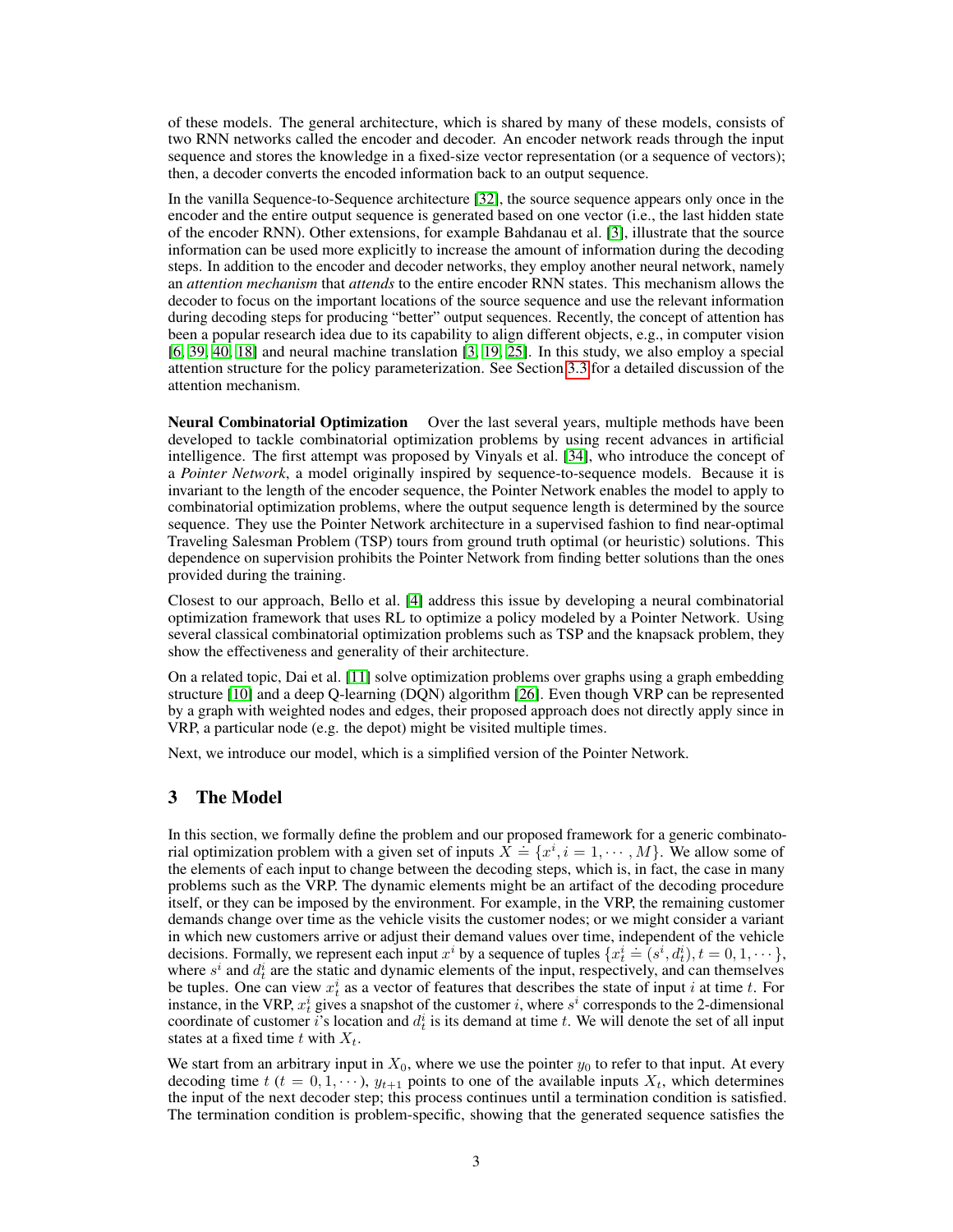feasibility constraints. For instance, in the VRP that we consider in this work, the terminating condition is that there is no more demand to satisfy. This process will generate a sequence of length  $T, Y = \{y_t, t = 0, ..., T\}$ , possibly with a different sequence length compared to the input length M. This is due to the fact that, for example, the vehicle may have to go back to the depot several times to refill. We also use the notation  $Y_t$  to denote the decoded sequence up to time t, i.e.,  $Y_t = \{y_0, \dots, y_t\}$ . We are interested in finding a stochastic policy  $\pi$  which generates the sequence Y in a way that minimizes a loss objective while satisfying the problem constraints. The optimal policy  $\pi^*$  will generate the optimal solution with probability 1. Our goal is to make  $\pi$  as close to  $\pi^*$  as possible. Similar to Sutskever et al. [\[32\]](#page-11-4), we use the probability chain rule to decompose the probability of generating sequence Y, i.e.,  $P(Y|X_0)$ , as follows:

$$
P(Y|X_0) = \prod_{t=0}^{T} \pi(y_{t+1}|Y_t, X_t),
$$
\n(1)

and

<span id="page-4-1"></span><span id="page-4-0"></span>
$$
X_{t+1} = f(y_{t+1}, X_t) \tag{2}
$$

is a recursive update of the problem representation with the state transition function  $f$ . Each component in the right-hand side of [\(1\)](#page-4-0) is computed by the attention mechanism, i.e.,

$$
\pi(\cdot|Y_t, X_t) = \text{softmax}(g(h_t, X_t)),\tag{3}
$$

where g is an affine function that outputs an input-sized vector, and  $h_t$  is the state of the RNN decoder that summarizes the information of previously decoded steps  $y_0, \dots, y_t$ . We will describe the details of our proposed attention mechanism in Section [3.3.](#page-5-0)

Remark 1: This structure can handle combinatorial optimization problems in both a more classical static setting as well as in dynamically changing ones. In static combinatorial optimization,  $X_0$  fully defines the problem that we are trying to solve. For example, in the VRP,  $X_0$  includes all customer locations as well as their demands, and the depot location; then, the remaining demands are updated with respect to the vehicle destination and its load. With this consideration, often there exists a well-defined Markovian transition function  $f$ , as defined in [\(2\)](#page-4-1), which is sufficient to update the dynamics between decision points. However, our framework can also be applied to problems in which the state transition function is unknown and/or is subject to external noise, since the training does not explicitly make use of the transition function. However, knowing this transition function helps in simulating the environment that the training algorithm interacts with. See Appendix [C.6](#page-18-0) for an example of how to handle a stochastic version of the VRP in which random customers with random demands appear over time.

#### <span id="page-4-3"></span>3.1 Limitations of Pointer Networks

Although the framework proposed by Bello et al. [\[4\]](#page-10-2) works well on problems such as the knapsack problem and TSP, it is not efficient to more complicated combinatorial optimization problems in which the system representation varies over time, such as VRP. Bello et al. [\[4\]](#page-10-2) feed a random sequence of inputs to the RNN encoder. Figure [1](#page-5-1) illustrates with an example why using the RNN in the encoder is restrictive. Suppose that at the first decision step, the policy sends the vehicle to customer 1, and as a result, its demand is satisfied, i.e.,  $d_0^1 \neq d_1^1$ . Then in the second decision step, we need to re-calculate the whole network with the new  $d_1^{\text{I}}$  information in order to choose the next customer. The dynamic elements complicate the forward pass of the network since there should be encoder/decoder updates when an input changes. The situation is even worse during back-propagation to accumulate the gradients since we need to remember when the dynamic elements changed. In order to resolve this complication, we require the policy model to be *invariant to the input sequence* so that changing the order of any two inputs does not affect the network. In Section [3.2,](#page-4-2) we present a simple network that satisfies this property.

#### <span id="page-4-2"></span>3.2 The Proposed Neural Network Model

We argue that the RNN encoder adds extra complication to the encoder but is actually not necessary, and the approach can be made much more general by omitting it. RNNs are necessary only when the inputs convey sequential information; e.g., in text translation the combination of words and their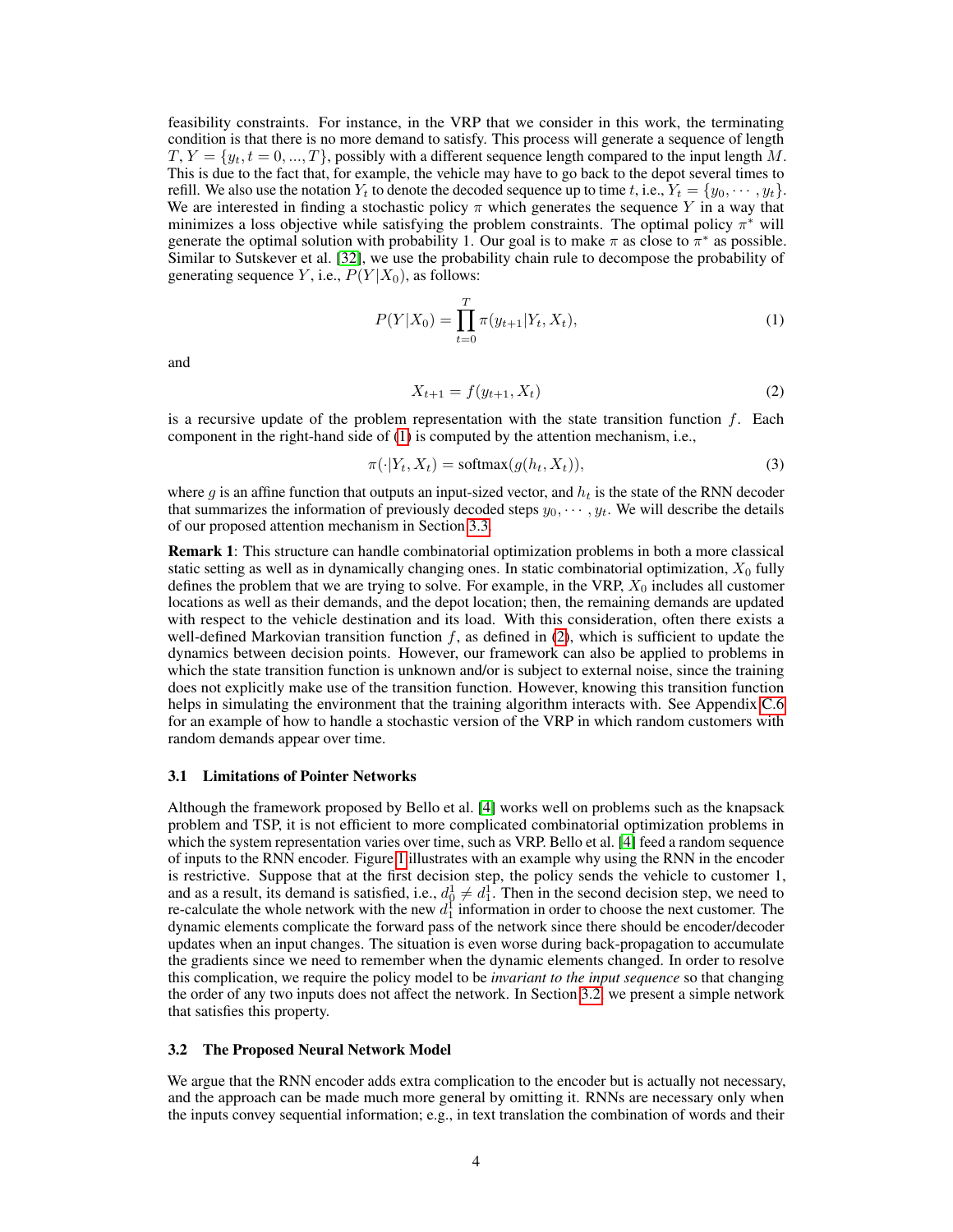<span id="page-5-1"></span>

Figure 1: Limitation of the Pointer Network. After a change in dynamic elements  $(d_1^1$  in this example), the whole Pointer Network must be updated to compute the probabilities in the next decision point.



Figure 2: Our proposed model. The embedding layer maps the inputs to a high-dimensional vector space. On the right, an RNN decoder stores the information of the decoded sequence. Then, the RNN hidden state and embedded input produce a probability distribution over the next input using the attention mechanism.

relative position must be captured in order for the translation to be accurate. But the question here is, *why do we need to have them in the encoder for combinatorial optimization problems when there is no meaningful order in the input set?* As an example, in the VRP, the inputs are the set of unordered customer locations with their respective demands, and their order is not meaningful; any random permutation contains the same information as the original inputs. Therefore, in our model, we simply leave out the encoder RNN and directly use the embedded inputs instead of the RNN hidden states. By this modification, many of the computational complications disappear, without decreasing the efficiency. In Appendix [A,](#page-12-0) we provide experiments to verify this claim.

As illustrated in Figure [2,](#page-5-1) our model is composed of two main components. The first is a set of graph embeddings [\[30\]](#page-11-9) that can be used to encode structured data inputs. Among the available techniques, we tried a one-layer Graph Convolutional Network [\[21\]](#page-10-9) embedding, but it did not show any improvement on the results, so we kept the embedding in this paper simple by utilizing the local information at each node, e.g., its coordinates and demand values, without incorporating adjacency information. In fact, this embeddings maps each customer's information into a  $D$ -dimensional vector space encoding. We might have multiple embeddings corresponding to different elements of the input, but they are shared among the inputs. The second component is a decoder that points to an input at every decoding step. As is common in the literature [\[3,](#page-9-0) [32,](#page-11-4) [7\]](#page-10-10), we use RNN to model the decoder network. Notice that we feed the static elements as the inputs to the decoder network. The dynamic element can also be an input to the decoder, but our experiments on the VRP do not suggest any improvement by doing so. For this reason, the dynamic elements are used only in the attention layer, described next.

#### <span id="page-5-0"></span>3.3 Attention Mechanism

An attention mechanism is a differentiable structure for addressing different parts of the input. Figure [2](#page-5-1) illustrates the attention mechanism employed in our method. At decoder step  $i$ , we utilize a context-based attention mechanism with glimpse, similar to Vinyals et al. [\[35\]](#page-11-10), which extracts the relevant information from the inputs using a variable-length alignment vector  $a_t$ . In other words,  $a_t$ specifies how much every input data point might be relevant in the next decoding step  $t$ .

Let  $\bar{x}_t^i = (\bar{s}^i, \bar{d}_t^i)$  be the embedded input i, and  $h_t \in \mathbb{R}^D$  be the memory state of the RNN cell at decoding step  $t$ . The alignment vector  $a_t$  is then computed as

$$
a_t = a_t(\bar{x}_t, h_t) = \text{softmax}(u_t), \quad \text{where } u_t^i = v_a^T \tanh\left(W_a[\bar{x}_t^i; h_t]\right). \tag{4}
$$

Here ";" means the concatenation of two vectors. We compute the conditional probabilities by combining the context vector  $c_t$ , computed as

<span id="page-5-2"></span>
$$
c_t = \sum_{i=1}^{M} a_t^i \bar{x}_t^i,\tag{5}
$$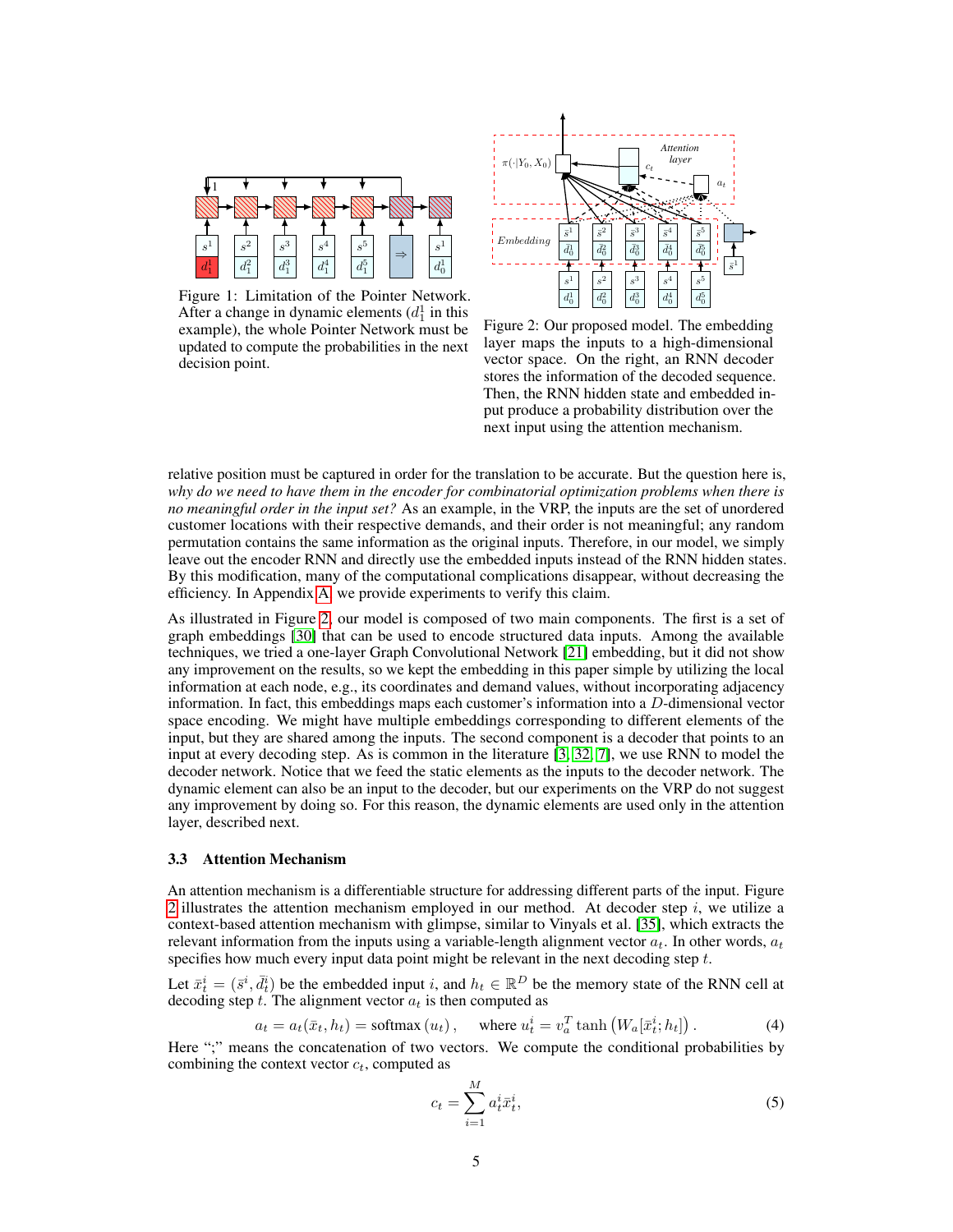with the embedded inputs, and then normalizing the values with the softmax function, as follows:

<span id="page-6-0"></span>
$$
\pi(\cdot|Y_t, X_t) = \text{softmax}(\tilde{u}_t), \quad \text{where } \tilde{u}_t^i = v_c^T \tanh\left(W_c[\bar{x}_t^i; c_t]\right). \tag{6}
$$

In [\(4\)](#page-5-2)–[\(6\)](#page-6-0),  $v_a$ ,  $v_c$ ,  $W_a$  and  $W_c$  are trainable variables.

Remark 2: *Model Symmetry*: Vinyals et al. [\[35\]](#page-11-10) discuss an extension of sequence-to-sequence models where they empirically demonstrate that in tasks with no obvious input sequence, such as sorting, the order in which the inputs are fed into the network matter. A similar concern arises when using Pointer Networks for combinatorial optimization problems. However, the policy model proposed in this paper does not suffer from such a complication since the embeddings and the attention mechanism are invariant to the input order.

#### 3.4 Training Method

To train the network, we use well-known policy gradient approaches. To use these methods, we parameterize the stochastic policy  $\pi$  with parameters  $\theta$ , where  $\theta$  is vector of all trainable variables used in embedding, decoder, and attention mechanism. Policy gradient methods use an estimate of the gradient of the expected return with respect to the policy parameters to iteratively improve the policy. In principle, the policy gradient algorithm contains two networks: (*i*) an actor network that predicts a probability distribution over the next action at any given decision step, and (*ii*) a critic network that estimates the reward for any problem instance from a given state. Our training methods are quite standard, and due to space limitation we leave the details to the Appendix.

## <span id="page-6-1"></span>4 Computational Experiment

Many variants of the VRP have been extensively studied in the operations research literature. See, for example, the reviews by Laporte [\[23\]](#page-11-0), Laporte et al. [\[24\]](#page-11-1), or the book by Toth and Vigo [\[33\]](#page-11-2) for different variants of the problem. In this section, we consider a specific capacitated version of the problem in which one vehicle with a limited capacity is responsible for delivering items to many geographically distributed customers with finite demands. When the vehicle's load runs out, it returns to the depot to refill. We will denote the vehicle's remaining load at time t as  $l_t$ . The objective is to minimize the total route length while satisfying all of the customer demands. This problem is often called the capacitated VRP (CVRP) to distinguish it from other variants, but we will refer to it simply as the VRP.

We assume that the node locations and demands are randomly generated from a fixed distribution. Specifically, the customers and depot locations are randomly generated in the unit square  $[0, 1] \times [0, 1]$ . For simplicity of exposition, we assume that the demand of each node is a discrete number in  $\{1, \ldots, 9\}$ , chosen uniformly at random. We note, however, that the demand values can be generated from any distribution, including continuous ones.

We assume that the vehicle is located at the depot at time 0, so the first input to the decoder is an embedding of the depot location. At each decoding step, the vehicle chooses from among the customer nodes or the depot to visit in the next step. After visiting customer node i, the demands and vehicle load are updated as follows:

$$
d_{t+1}^i = \max(0, d_t^i - l_t), \quad d_{t+1}^k = d_t^k \text{ for } k \neq i, \text{and} \quad l_{t+1} = \max(0, l_t - d_t^i) \tag{7}
$$

which is an explicit definition of the state transition function [\(2\)](#page-4-1) for the VRP. Once a sequence of the nodes to be visited is sampled, we compute the total vehicle distance and use its negative value as the reward signal.

In this experiment, we have employed two different decoders: *(i)* greedy, in which at every decoding step, the node (either customer or depot) with the highest probability is selected as the next destination, and *(ii)* beam search (BS), which keeps track of the most probable paths and then chooses the one with the minimum tour length [\[28\]](#page-11-11). Our results indicate that by applying the beam search algorithm, the quality of the solutions can be improved with only a slight increase in computation time.

For faster training and generating feasible solutions, we have used a *masking scheme* which sets the log-probabilities of infeasible solutions to  $-\infty$  or forces a solution if a particular condition is satisfied. In the VRP, we use the following masking procedures: *(i)* nodes with zero demand are not allowed to be visited; *(ii)* all customer nodes will be masked if the vehicle's remaining load is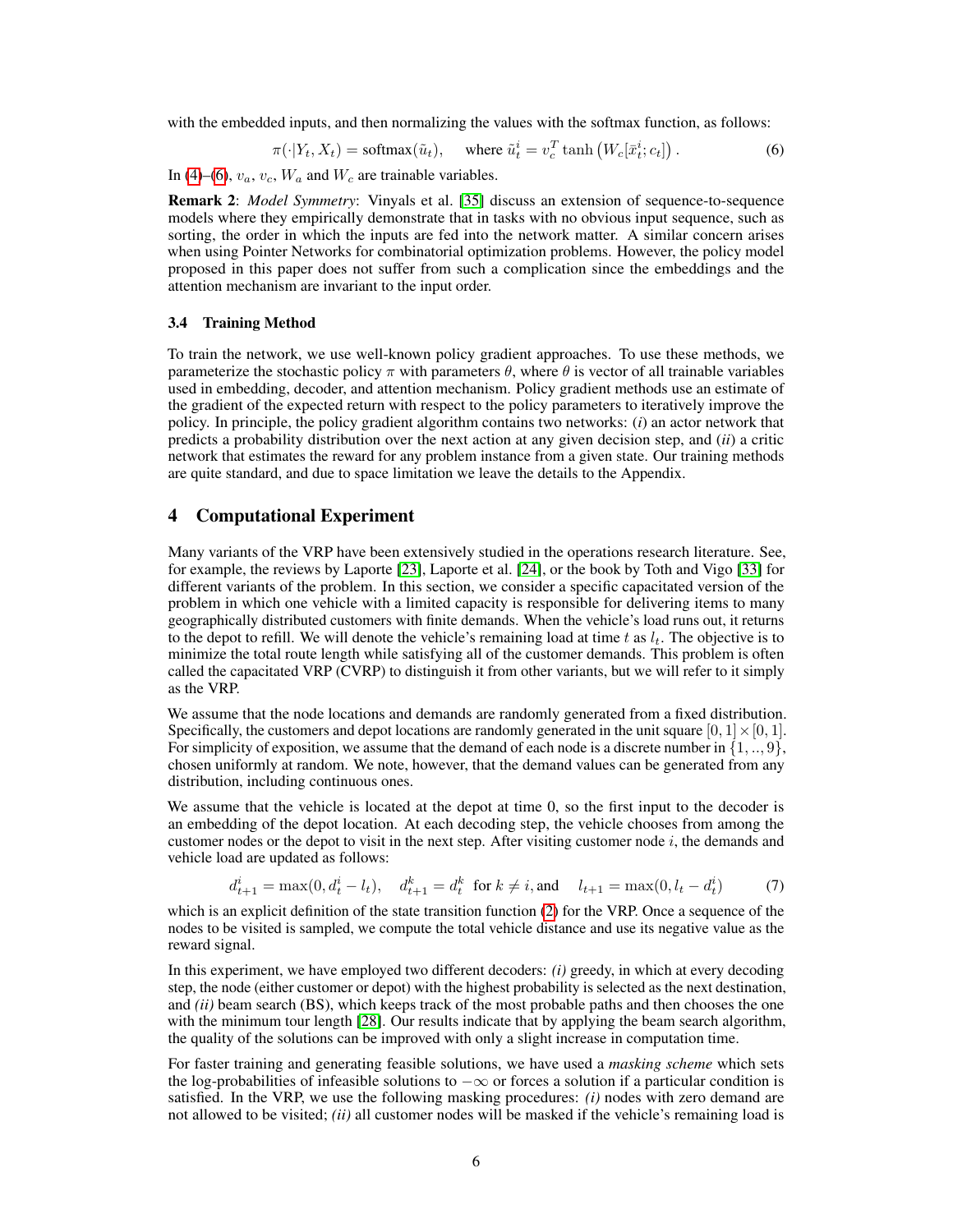exactly 0; and *(iii)* the customers whose demands are greater than the current vehicle load are masked. Notice that under this masking scheme, the vehicle must satisfy all of a customer's demands when visiting it. We note, however, that if the situation being modeled does allow split deliveries, one can relax *(iii)*. Indeed, the relaxed masking allows split deliveries, so the solution can allocate the demands of a given customer into multiple routes. This property is, in fact, an appealing behavior that is present in many real-world applications, but is often neglected in classical VRP algorithms. In all the experiments of the next section, we do not allow to split demands. Further investigation and illustrations of this property is included in Appendix [C.2–](#page-15-0)[C.4.](#page-16-0)

# 4.1 Results

In this section, we compare the solutions found using our framework with those obtained from the *Clarke-Wright savings heuristic* (CW), the *Sweep heuristic* (SW), and Google's optimization tools (OR-Tools). We run our tests on problems with 10, 20, 50 and 100 customer nodes and corresponding vehicle capacity of 20, 30, 40 and 50; for example, VRP10 consists of 10 customer and the default vehicle capacity is 20 unless otherwise specified. The results are based on 1000 instances, sampled for each problem size.

<span id="page-7-0"></span>

Figure 3: Parts [3a](#page-7-0) and [3b](#page-7-0) show the optimality gap (in percent) using different algorithms/solvers for VRP10 and VRP20. Parts [3c](#page-7-0) and [3d](#page-7-0) give the proportion of the samples for which the algorithms in the rows outperform those in the columns; for example, RL-BS(5) is superior to RL-greedy in 85.8% of the VRP50 instances.

Figure [3](#page-7-0) shows the distribution of total tour lengths generated by our method, using greedy and BS decoders, with the number inside the parentheses indicating the beam-width parameter. In the experiments, we label our method with the "RL" prefix. In addition, we also implemented a randomized version of both heuristic algorithms to improve the solution quality; for Clarke-Wright, the numbers inside the parentheses are the randomization depth and randomization iterations parameters; and for Sweep, it is the number of random initial angles for grouping the nodes. Finally, we use Google's OR-Tools [\[16\]](#page-10-3), which is a more competitive baseline. See Appendix [B](#page-13-0) for a detailed discussion on the baselines.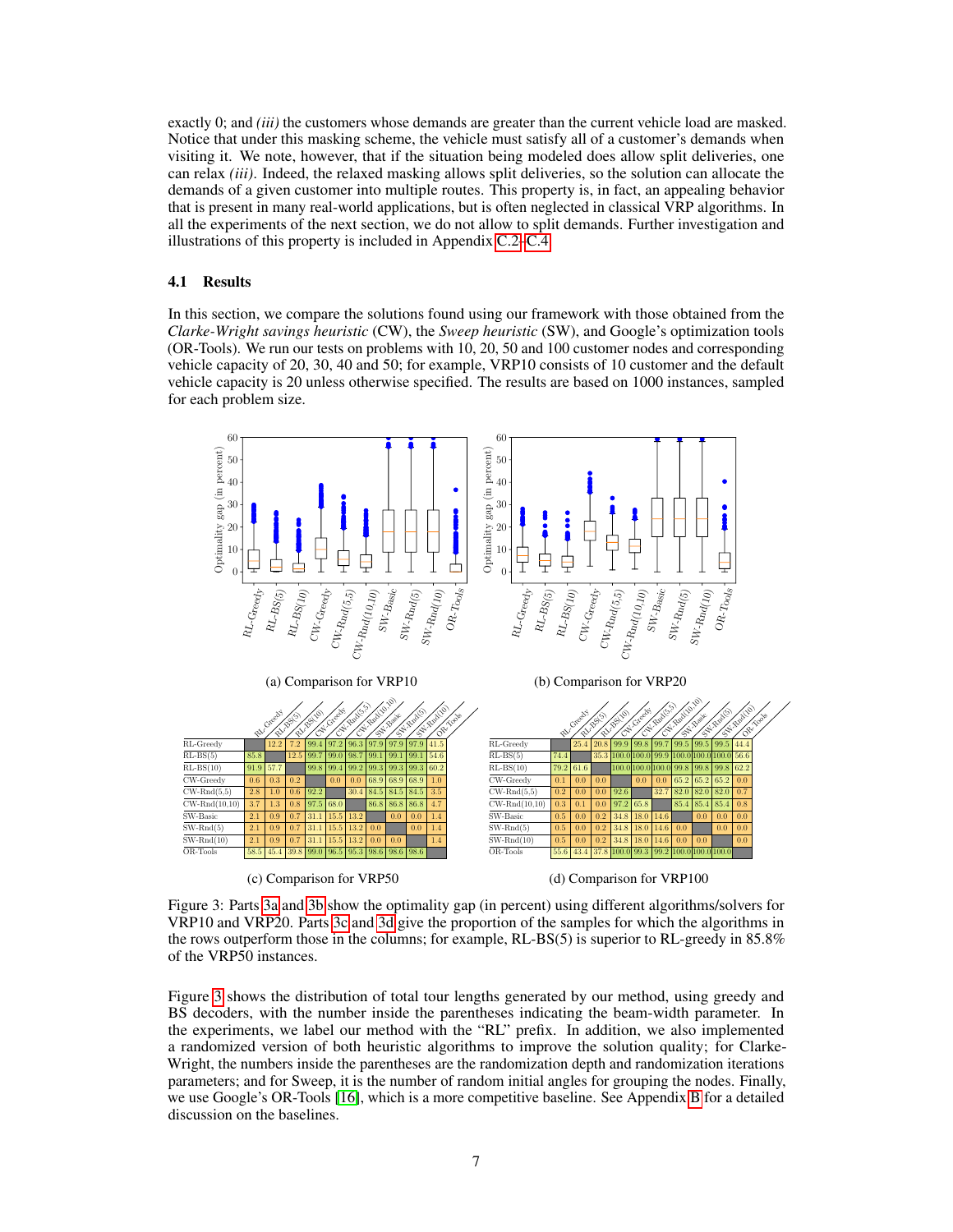For small problems of VRP10 and VRP20, it is possible to find the optimal solution, which we do by solving a mixed integer formulation of the VRP [\[33\]](#page-11-2). Figures [3a](#page-7-0) and [3b](#page-7-0) measure how far the solutions are far from optimality. The optimality gap is defined as the distance from the optimal objective value normalized by the latter. We observe that using a beam width of 10 is the best-performing method; roughly 95% of the instances are at most 10% away from optimality for VRP10 and 13% for VRP20. Even the outliers are within 20–25% of optimality, suggesting that our RL-BS methods are robust in comparison to the other baseline approaches.

Since obtaining the optimal objective values for VRP50 and VRP100 is not computationally affordable, in Figures [3d](#page-7-0) and [3d,](#page-7-0) we compare the algorithms in terms of their winning rate. Each table gives the percentage of the instances in which the algorithms in the rows outperform those in the columns. In other words, the cell corresponding to (A,B) shows the percentage of the samples in which algorithm A provides shorter tours than B. We observe that the classical heuristics are outperformed by the other approaches in almost 100% of the samples. Moreover, RL-greedy is comparable with OR-Tools, but incorporating beam search into our framework increases the winning rate of our approach to above 60%.

Figure [4](#page-8-0) shows the solution times normalized by the number of customer nodes. We observe that this ratio stays almost the same for RL with different decoders. In contrast, the run time for the Clarke-Wright and Sweep heuristics increases faster than linearly with the number of nodes. This observation is one motivation for applying our framework to more general combinatorial problems, since it suggests that our method scales well. Even though the greedy Clark-Wright and basic Sweep heuristics are fast for small instances, they do not provide competitive solutions. Moreover, for larger problems, our framework is faster than the randomized heuristics. We also include the solution times for OR-Tools in the graph, but we should note that OR-Tools is implemented in C++, which makes exact time comparisons impossible since the other baselines are implemented in Python. It is worthwhile to mention that the runtimes reported for the RL methods are for the case when we decode a single problem at a time. It is also possible to decode all 1000 test problems in a batch which will result in approximately  $50\times$  speed up. For example, one-by-one decoding of VRP10 for 1000 instances takes around 50 seconds, but by passing all 1000 instances to decoder at once, the total decoding time decreases to around 1 second on a K80 GPU.

Active search is another method used by [\[4\]](#page-10-2) to assist with the RL training on a specific problem instance in order to iteratively search for a better solution. We do not believe that active search is a practical tool for our problem. One reason is that it is very time-consuming. A second is that we intend to provide a solver that produces solutions by just scoring a trained policy, while active search requires a separate training phase for every instance. To test our conjecture that active search will not be effective for our problem, we implemented active search for VRP10 with samples of size 640 and 1280, and the average route length was 4.78 and 4.77 with 15s and 31s solution times per instance, which are far worse than BS decoders. Note that BS(5) and BS(10) give 4.72 and 4.68, in less than 0.1s. For this reason, we exclude active search from our comparisons.

<span id="page-8-0"></span>

90 92 94 96 98 100 102 104 106 108 110 Number of Custome 15.5 16.0 16.5 17.0 17.5 18.0 18.5 Average Tour Length Method RL-BS(10) OR-Tools

Figure 4: Ratio of solution time to the number of customer nodes using different algorithms.

Figure 5: Trained for VRP100 and tested for VRP90-VRP110.

One desired property of the method is that it should be able to handle variable problem sizes. To test this property, we designed two experiments. In the first experiment, we used the trained policy for VRP100 and evaluated its performance on VRP90-VRP110. As it can be seen in Figure [5,](#page-8-0) our method with BS(10) outperforms OR-Tools on all problem sizes. In the second experiment, we test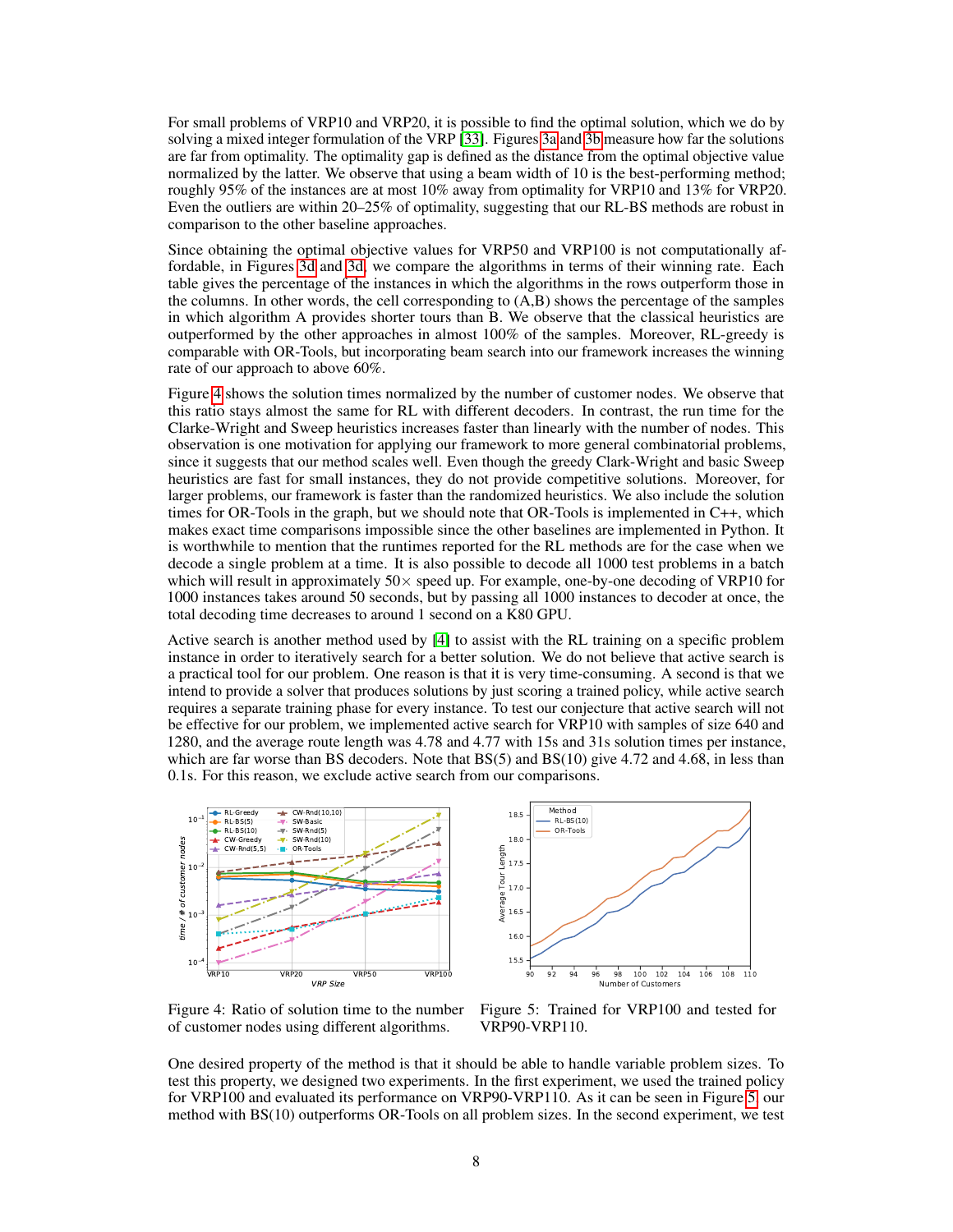the generalization when the problems are very different. More specifically, we use the models trained for VRP50-Cap40 and VRP50-Cap50 in order to generate a solution for VRP100-Cap50. Using BS(10), the average tour length is 18.00 and 17.80, which is still better than the classical heuristics, but worse than OR-Tools. Overall, these two experiments suggest that when the problems are close in terms of the number of customer and vehicle capacity, it is reasonable to expect a near-optimal solution, but we will see a degradation when the testing problems are very different from the training ones.

#### 4.2 Extension to Other VRPs

The proposed framework can be extended easily to problems with multiple depots; one only needs to construct the corresponding state transition function and masking procedure. It is also possible to include various side constraints: soft constraints can be applied by penalizing the rewards, or hard constraints such as time windows can be enforced through a masking scheme. However, designing such a scheme might be a challenging task, possibly harder than solving the optimization problem itself. Another interesting extension is for VRPs with multiple vehicles. In the simplest case in which the vehicles travel independently, one must only design a shared masking scheme to avoid the vehicles pointing to the same customer nodes. Incorporating competition or collaboration among the vehicles is also an interesting line of research that relates to multi-agent RL (MARL) [\[5\]](#page-10-11).

This framework can also be applied to real-time services including on-demand deliveries and taxis. In Appendix [C.6,](#page-18-0) we design an experiment to illustrate the performance of the algorithm on a VRP where both customer locations and their demands are subject to change. Our results indicate superior performance than the baselines.

# 5 Discussion and Conclusion

According to the findings of this paper, our RL algorithm is competitive with state-of-the-art VRP heuristics, and this represents progress toward solving the VRP with RL for real applications. The fact that we can solve similar-sized instances without retraining for every new instance makes it easy to deploy our method in practice. For example, a vehicle equipped with a processor can use the trained model and solve its own VRP, only by doing a sequence of pre-defined arithmetic operations. Moreover, unlike many classical heuristics, our proposed method scales well as the problem size increases, and it has superior performance with competitive solution-time. It does not require a distance matrix calculation, which might be computationally cumbersome, especially in dynamically changing VRPs. One important discrepancy which is usually neglected by the classical heuristics is that one or more of the elements of the VRP are stochastic in the real world. In this paper, we also illustrate that the proposed RL-based method can be applied to a more complicated stochastic version of the VRP. In summary, we expect that the proposed architecture has significant potential to be used in real-world problems with further improvements and extensions that incorporate other realistic constraints.

Noting that the proposed algorithm is not limited to VRP, it will be an important topic of future research to apply it to other combinatorial optimization problems such as bin-packing and job-shop or flow-shop scheduling. This method is quite appealing since the only requirement is a verifier to find feasible solutions and also a reward signal to demonstrate how well the policy is working. Once the trained policy is available, it can be used many times, without needing to re-train for new problems as long as they are generated from the training distribution.

#### References

- <span id="page-9-1"></span>[1] David L Applegate, Robert E Bixby, Vasek Chvatal, and William J Cook. *The traveling salesman problem: a computational study*. Princeton university press, 2006.
- <span id="page-9-2"></span>[2] Claudia Archetti and Maria Grazia Speranza. The split delivery vehicle routing problem: a survey. In *The vehicle routing problem: Latest advances and new challenges*, pages 103–122. Springer, 2008.
- <span id="page-9-0"></span>[3] Dzmitry Bahdanau, Kyunghyun Cho, and Yoshua Bengio. Neural machine translation by jointly learning to align and translate. *In International Conference on Learning Representations*, 2015.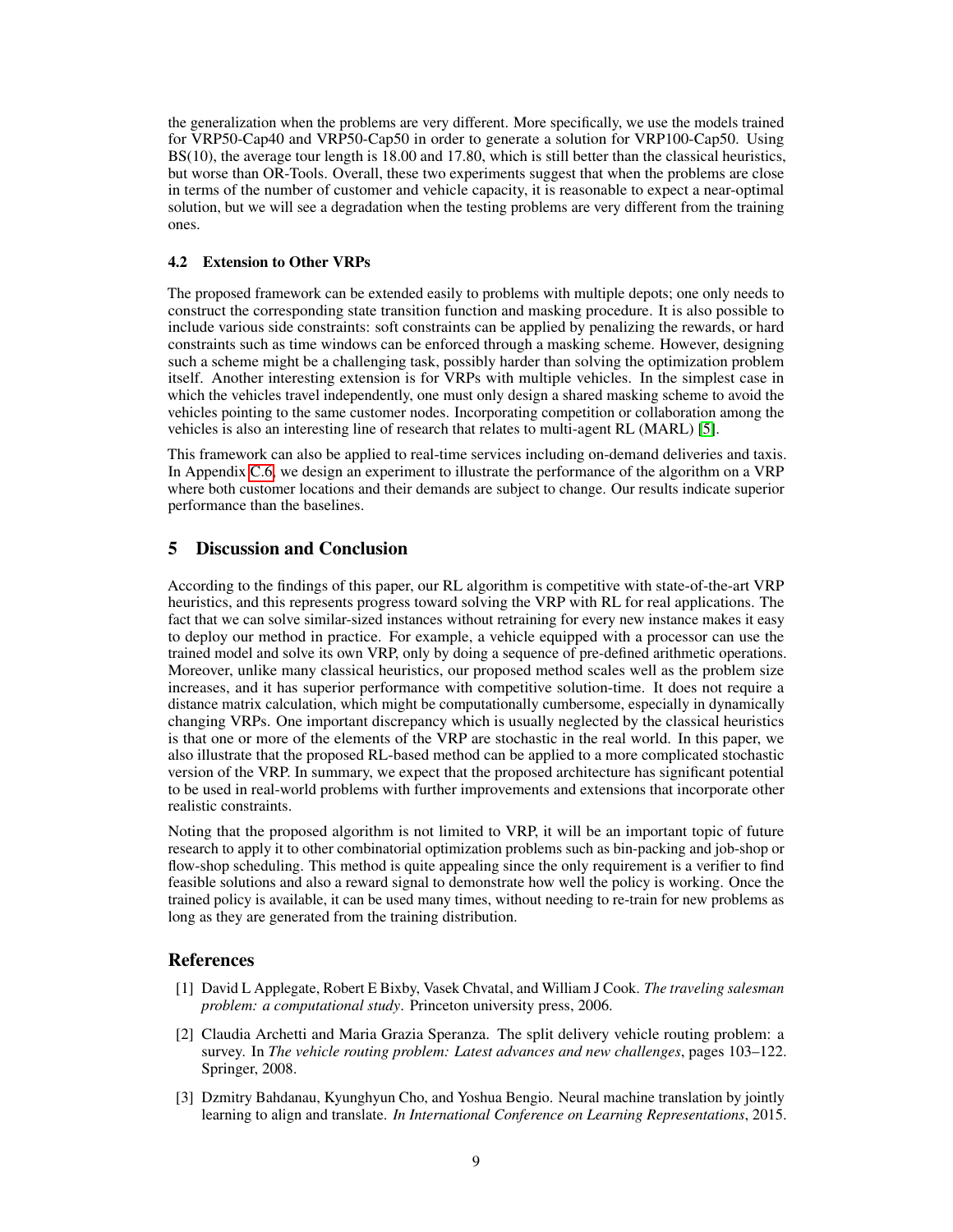- <span id="page-10-2"></span>[4] Irwan Bello, Hieu Pham, Quoc V Le, Mohammad Norouzi, and Samy Bengio. Neural combinatorial optimization with reinforcement learning. *arXiv preprint arXiv:1611.09940*, 2016.
- <span id="page-10-11"></span>[5] Lucian Busoniu, Robert Babuška, and Bart De Schutter. Multi-agent reinforcement learning: An overview. In *Innovations in multi-agent systems and applications-1*, pages 183–221. Springer, 2010.
- <span id="page-10-4"></span>[6] Kan Chen, Jiang Wang, Liang-Chieh Chen, Haoyuan Gao, Wei Xu, and Ram Nevatia. Abc-cnn: An attention based convolutional neural network for visual question answering. *arXiv preprint arXiv:1511.05960*, 2015.
- <span id="page-10-10"></span>[7] Kyunghyun Cho, Bart Van Merriënboer, Caglar Gulcehre, Dzmitry Bahdanau, Fethi Bougares, Holger Schwenk, and Yoshua Bengio. Learning phrase representations using rnn encoderdecoder for statistical machine translation. *Conference on Empirical Methods in Natural Language Processing*, 2014.
- <span id="page-10-13"></span>[8] Nicos Christofides. Worst-case analysis of a new heuristic for the travelling salesman problem. Technical report, Carnegie-Mellon Univ Pittsburgh Pa Management Sciences Research Group, 1976.
- <span id="page-10-12"></span>[9] Geoff Clarke and John W Wright. Scheduling of vehicles from a central depot to a number of delivery points. *Operations research*, 12(4):568–581, 1964.
- <span id="page-10-8"></span>[10] Hanjun Dai, Bo Dai, and Le Song. Discriminative embeddings of latent variable models for structured data. In *International Conference on Machine Learning*, pages 2702–2711, 2016.
- <span id="page-10-7"></span>[11] Hanjun Dai, Elias B Khalil, Yuyu Zhang, Bistra Dilkina, and Le Song. Learning combinatorial optimization algorithms over graphs. *Advances in Neural Information Processing Systems*, 2017.
- <span id="page-10-0"></span>[12] Ricardo Fukasawa, Humberto Longo, Jens Lysgaard, Marcus Poggi de Aragão, Marcelo Reis, Eduardo Uchoa, and Renato F Werneck. Robust branch-and-cut-and-price for the capacitated vehicle routing problem. *Mathematical programming*, 106(3):491–511, 2006.
- <span id="page-10-17"></span>[13] Xavier Glorot and Yoshua Bengio. Understanding the difficulty of training deep feedforward neural networks. In *Proceedings of the Thirteenth International Conference on Artificial Intelligence and Statistics*, pages 249–256, 2010.
- <span id="page-10-14"></span>[14] Fred Glover and Manuel Laguna. Tabu search\*. In *Handbook of combinatorial optimization*, pages 3261–3362. Springer, 2013.
- <span id="page-10-1"></span>[15] Bruce L Golden, Subramanian Raghavan, and Edward A Wasil. *The Vehicle Routing Problem: Latest Advances and New Challenges*, volume 43. Springer Science & Business Media, 2008.
- <span id="page-10-3"></span>[16] Inc. Google. Google's optimization tools (or-tools), 2018. URL [https://github.com/](https://github.com/google/or-tools) [google/or-tools](https://github.com/google/or-tools).
- <span id="page-10-16"></span>[17] Inc. Gurobi Optimization. Gurobi optimizer reference manual, 2016. URL [http://www.](http://www.gurobi.com) [gurobi.com](http://www.gurobi.com).
- <span id="page-10-5"></span>[18] Seunghoon Hong, Junhyuk Oh, Honglak Lee, and Bohyung Han. Learning transferrable knowledge for semantic segmentation with deep convolutional neural network. In *Proceedings of the IEEE Conference on Computer Vision and Pattern Recognition*, pages 3204–3212, 2016.
- <span id="page-10-6"></span>[19] Sébastien Jean, Kyunghyun Cho, Roland Memisevic, and Yoshua Bengio. On using very large target vocabulary for neural machine translation. 2015.
- <span id="page-10-18"></span>[20] Diederik P Kingma and Jimmy Ba. Adam: A method for stochastic optimization. In *International Conference on Machine Learning*, 2015.
- <span id="page-10-9"></span>[21] Thomas N Kipf and Max Welling. Semi-supervised classification with graph convolutional networks. *arXiv preprint arXiv:1609.02907*, 2016.
- <span id="page-10-15"></span>[22] Scott Kirkpatrick, C Daniel Gelatt, and Mario P Vecchi. Optimization by simulated annealing. *science*, 220(4598):671–680, 1983.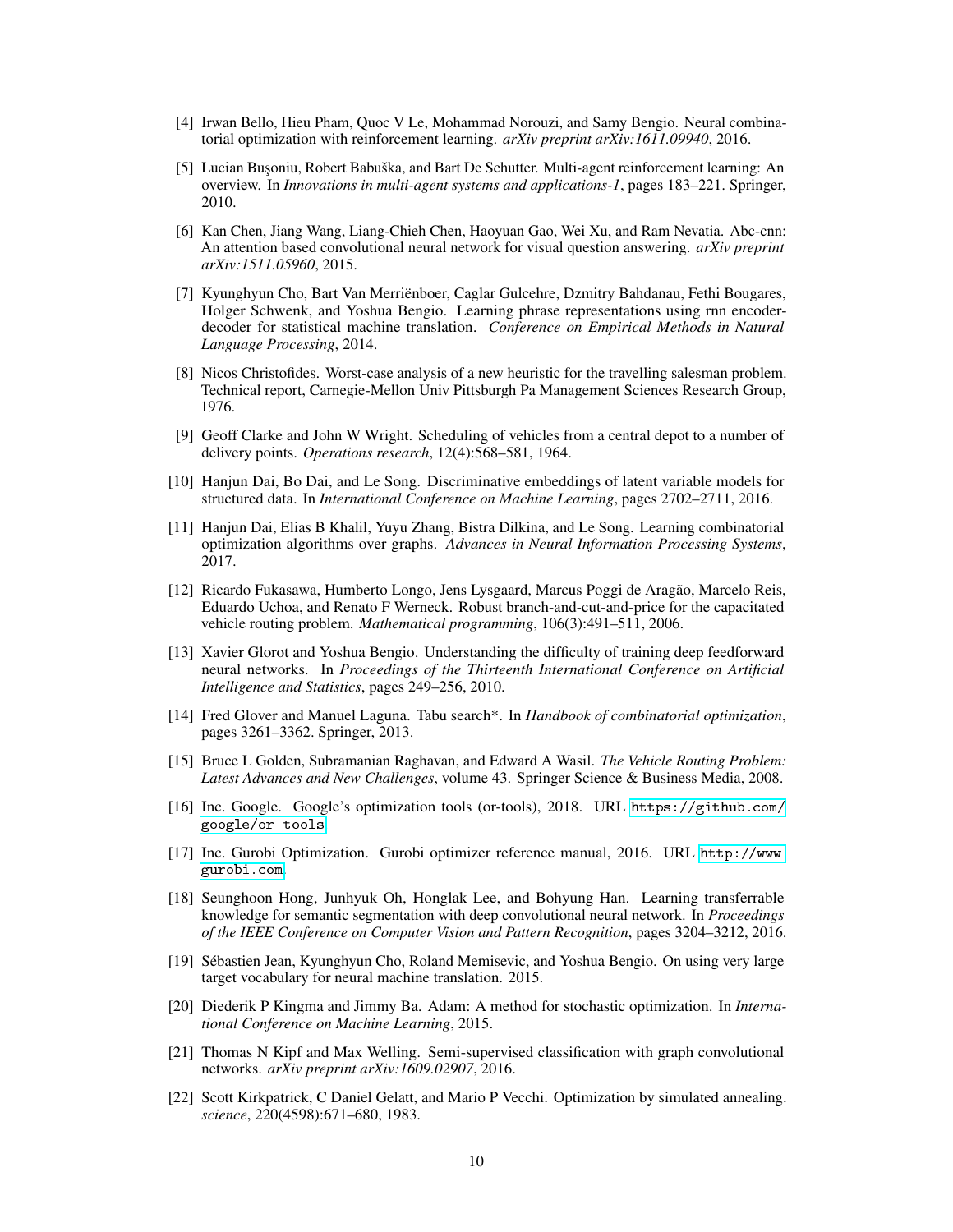- <span id="page-11-0"></span>[23] Gilbert Laporte. The vehicle routing problem: An overview of exact and approximate algorithms. *European journal of operational research*, 59(3):345–358, 1992.
- <span id="page-11-1"></span>[24] Gilbert Laporte, Michel Gendreau, Jean-Yves Potvin, and Frédéric Semet. Classical and modern heuristics for the vehicle routing problem. *International transactions in operational research*, 7 (4-5):285–300, 2000.
- <span id="page-11-5"></span>[25] Minh-Thang Luong, Hieu Pham, and Christopher D Manning. Effective approaches to attentionbased neural machine translation. *Conference on Empirical Methods in Natural Language Processing*, 2015.
- <span id="page-11-8"></span>[26] Volodymyr Mnih, Koray Kavukcuoglu, David Silver, Andrei A Rusu, Joel Veness, Marc G Bellemare, Alex Graves, Martin Riedmiller, Andreas K Fidjeland, Georg Ostrovski, et al. Human-level control through deep reinforcement learning. *Nature*, 518(7540):529–533, 2015.
- <span id="page-11-16"></span>[27] Volodymyr Mnih, Adria Puigdomenech Badia, Mehdi Mirza, Alex Graves, Timothy Lillicrap, Tim Harley, David Silver, and Koray Kavukcuoglu. Asynchronous methods for deep reinforcement learning. In *International Conference on Machine Learning*, pages 1928–1937, 2016.
- <span id="page-11-11"></span>[28] Graham Neubig. Neural machine translation and sequence-to-sequence models: A tutorial. *arXiv preprint arXiv:1703.01619*, 2017.
- <span id="page-11-17"></span>[29] Ulrike Ritzinger, Jakob Puchinger, and Richard F Hartl. A survey on dynamic and stochastic vehicle routing problems. *International Journal of Production Research*, 54(1):215–231, 2016.
- <span id="page-11-9"></span>[30] Franco Scarselli, Marco Gori, Ah Chung Tsoi, Markus Hagenbuchner, and Gabriele Monfardini. Computational capabilities of graph neural networks. *IEEE Transactions on Neural Networks*, 20(1):81–102, 2009.
- <span id="page-11-12"></span>[31] Lawrence V Snyder and Zuo-Jun Max Shen. *Fundamentals of Supply Chain Theory*. John Wiley & Sons, 2nd edition, 2018.
- <span id="page-11-4"></span>[32] Ilya Sutskever, Oriol Vinyals, and Quoc V Le. Sequence to sequence learning with neural networks. In *Advances in neural information processing systems*, pages 3104–3112, 2014.
- <span id="page-11-2"></span>[33] Paolo Toth and Daniele Vigo. *The Vehicle Routing Problem*. SIAM, 2002.
- <span id="page-11-3"></span>[34] Oriol Vinyals, Meire Fortunato, and Navdeep Jaitly. Pointer networks. In *Advances in Neural Information Processing Systems*, pages 2692–2700, 2015.
- <span id="page-11-10"></span>[35] Oriol Vinyals, Samy Bengio, and Manjunath Kudlur. Order matters: Sequence to sequence for sets. 2016.
- <span id="page-11-14"></span>[36] Christos Voudouris and Edward Tsang. Guided local search and its application to the traveling salesman problem. *European journal of operational research*, 113(2):469–499, 1999.
- <span id="page-11-15"></span>[37] Ronald J Williams and Jing Peng. Function optimization using connectionist reinforcement learning algorithms. *Connection Science*, 3(3):241–268, 1991.
- <span id="page-11-13"></span>[38] Anthony Wren and Alan Holliday. Computer scheduling of vehicles from one or more depots to a number of delivery points. *Operational Research Quarterly*, pages 333–344, 1972.
- <span id="page-11-6"></span>[39] Tianjun Xiao, Yichong Xu, Kuiyuan Yang, Jiaxing Zhang, Yuxin Peng, and Zheng Zhang. The application of two-level attention models in deep convolutional neural network for fine-grained image classification. In *Proceedings of the IEEE Conference on Computer Vision and Pattern Recognition*, pages 842–850, 2015.
- <span id="page-11-7"></span>[40] Kelvin Xu, Jimmy Ba, Ryan Kiros, Kyunghyun Cho, Aaron Courville, Ruslan Salakhudinov, Rich Zemel, and Yoshua Bengio. Show, attend and tell: Neural image caption generation with visual attention. In *International Conference on Machine Learning*, pages 2048–2057, 2015.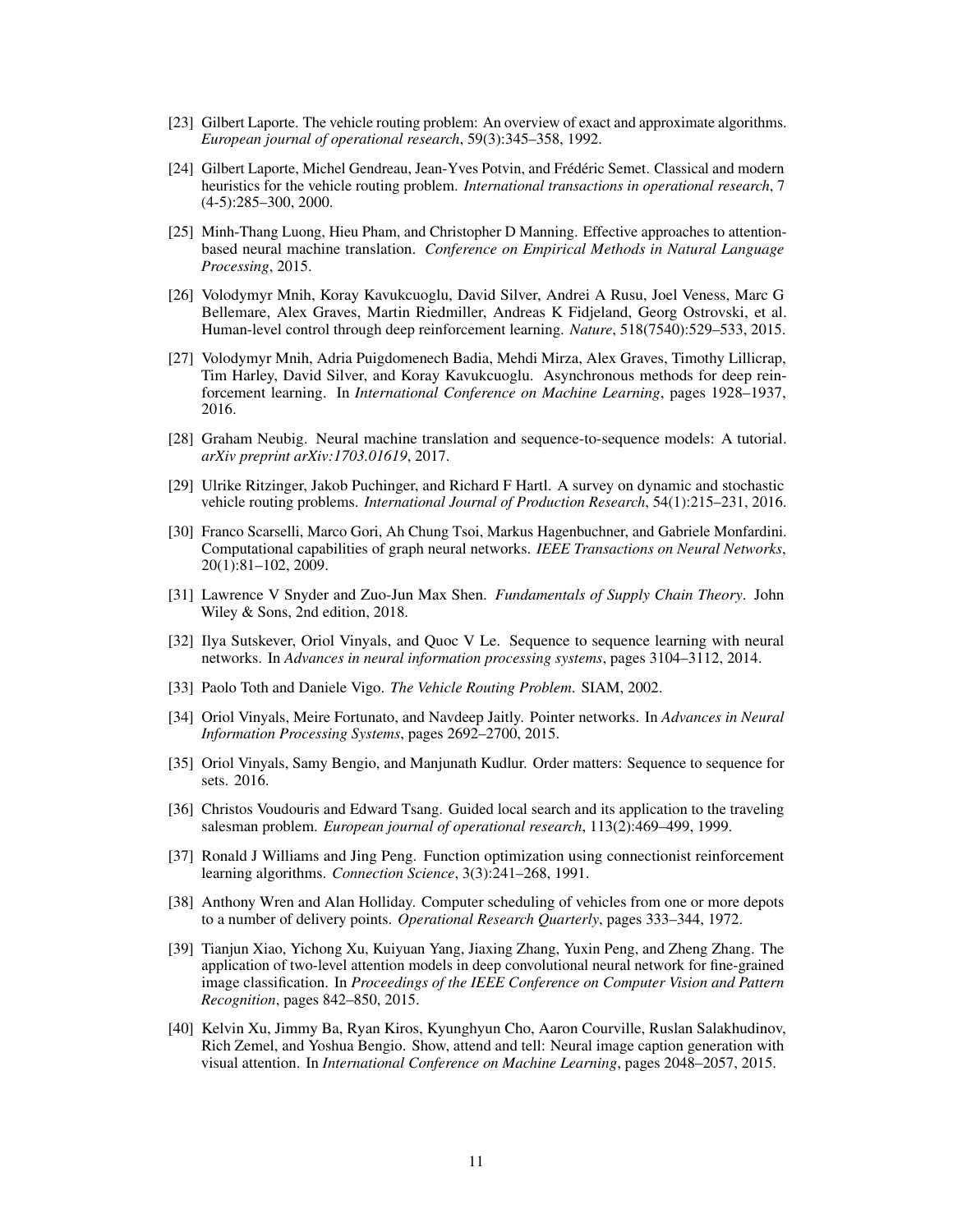## <span id="page-12-0"></span>A Our Policy Model versus Pointer Network

In the first experiment of this section, we use the *Traveling Salesman Problem* (TSP) (a special case of the VRP in which there is only a single route to optimize) as the test-bed to validate the performance of the proposed method. We compare the route lengths of the TSP solutions obtained by our framework with those given by the model of Bello et al. [\[4\]](#page-10-2) for random instances with 20, 50, and 100 nodes. In the training phase, we generate  $10<sup>6</sup>$  TSP instances for each problem size, and use them in training for 20 epochs.  $10^6$  is chosen because we want to have a diverse set of problem configurations; it can be larger or smaller, or we can generate the instances on-the-fly as long as we make sure that the instance are drawn from the same probability distribution with the same random seed. The city locations are chosen uniformly from the unit square  $[0, 1] \times [0, 1]$ . We use the same data distribution to produce instances for the testing phase. The decoding process starts from a random TSP node and the termination criterion is that all cities are visited. We also use a masking scheme to prohibit visiting nodes more than once.

Table [1](#page-12-1) summarizes the results for different TSP sizes using the *greedy decoder* in which at every decoding step, the city with the highest probability is chosen as the destination. The results are averaged over 1000 instances. The first column is the average TSP tour length using our proposed architecture, the second column is the result of our implementation of Bello et al. [\[4\]](#page-10-2) with greedy decoder, and the optimal tour lengths are reported in the last column. To obtain the optimal values, we solved the TSP using the Concorde optimization software [\[1\]](#page-9-1). A comparison of the first two columns suggests that there is almost no difference between the performance of our framework and Pointer-RL. In fact, the RNN encoder of the Pointer Network learns to convey no information to the next steps, i.e.,  $h_t = f(x_t)$ . On the other hand, our approach is around 60% faster in both training and inference, since it has two fewer RNNs—one in the encoder of actor network and another in the encoder of critic network. Table [1](#page-12-1) also summarizes the training times for one epoch of the training and the time-savings that we gain by eliminating the encoder RNNs.

Table 1: Average tour length for TSP and training time for one epoch (in minutes).

<span id="page-12-1"></span>

| Average tour length |                           |                        |         | Training time             |                        |               |
|---------------------|---------------------------|------------------------|---------|---------------------------|------------------------|---------------|
| Task                | Our Framework<br>(Greedy) | Pointer-RL<br>(Greedy) | Optimal | Our Framework<br>(Greedy) | Pointer-RL<br>(Greedy) | % Time Saving |
| <b>TSP20</b>        | 3.97                      | 3.96                   | 3.84    | 22.18                     | 50.33                  | 55.9%         |
| <b>TSP50</b>        | 6.08                      | 6.05                   | 5.70    | 54.10                     | 147.25                 | 63.3%         |
| <b>TSP100</b>       | 8.44                      | 8.45                   | 7.77    | 122.10                    | 300.73                 | 59.4%         |

<span id="page-12-2"></span>Based on the discussion in section [3.1,](#page-4-3) the main problem with applying Pointer Networks is mainly computational, and in the next experiment of this section, we compare the learning process of our model with that of Pointer Networks. We implemented a Pointer Network for VRP10, and as is illustrated in Figure [6,](#page-12-2) its performance is much worse, and each training epoch takes around  $2.5\times$ longer to train.



Figure 6: Comparison with Pointer Network for VRP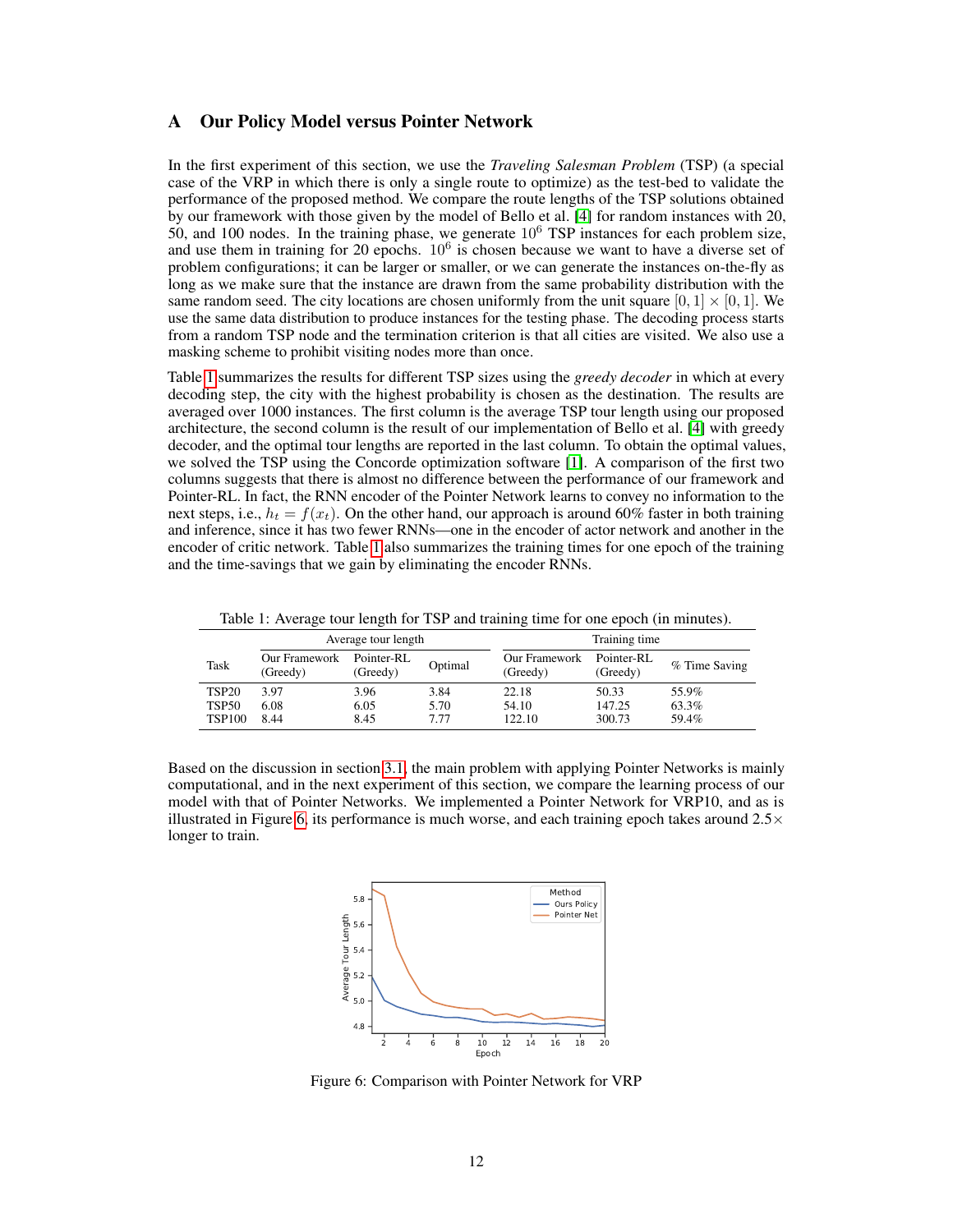# <span id="page-13-0"></span>B Capacitated VRP Baselines

In this Appendix, we briefly describe the algorithms and solvers that we used as benchmarks. More details and examples of these algorithms can be found in Snyder and Shen [\[31\]](#page-11-12). The first two baseline approaches are well-known heuristics designed for VRP. Our third baseline is Google's optimization tools, which includes one of the best open-source VRP solvers. Finally, we compute the optimal solutions for small VRP instances, so we can measure how far the solutions are from optimality.

#### B.1 Clarke-Wright Savings Heuristic

The Clarke-Wright savings heuristic [\[9\]](#page-10-12) is one of the best-known heuristics for the VRP. Let  $\mathcal{N} \doteq$  $\{1, \dots, N\}$  be the set of customer nodes, and 0 be the depot. The distance between nodes i and j is denoted by  $c_{ij}$ , and  $c_{0i}$  is the distance of customer i from the depot. Algorithm [1](#page-13-1) describes a randomized version of the heuristic. The basic idea behind this algorithm is that it initially considers a separate route for each customer node  $i$ , and then reduces the total cost by iteratively merging the routes. Merging two routes by adding the edge  $(i, j)$  reduces the total distance by  $s_{ij} = c_{i0} + c_{0j} - c_{ij}$ , so the algorithm prefers mergers with the highest savings  $s_{ij}$ .

We introduce two hyper-parameters, R and M, which we refer to as the *randomization depth* and *randomization iteration*, respectively. When  $M = R = 1$ , this algorithm is equivalent to the original Clarke-Wright savings heuristic, in which case, the feasible merger with the highest savings will be selected. By allowing  $M, R > 1$ , we introduce randomization, which can improve the performance of the algorithm further. In particular, Algorithm [1](#page-13-1) chooses randomly from the  $r \in \{1, \dots, R\}$  best feasible mergers. Then, for each r, it solves the problem  $m \in \{1, \dots, M\}$  times, and returns the solution with the shortest total distance.

#### <span id="page-13-1"></span>Algorithm 1 Randomized Clarke-Wright Savings Heuristic

1: compute savings  $s_{ij}$ , where<br> $s_{ij} = c_{i0} + c_{0j} - c_{ij}$  $i, j \in \mathcal{N}, i \neq j$  $s_{ii} = 0$  i ∈ N 2: for  $r = 1, \cdots, R$  do 3: for  $m = 1, \dots, M$  do 4: place each  $i \in \mathcal{N}$  in its own route 5: repeat 6: find k feasible mergers  $(i, j)$  with the highest  $s_{ij} > 0$ , satisfying the following conditions: i)  $i$  and  $j$  are in different routes ii) both  $i$  and  $j$  are adjacent to the depot iii) combined demand of routes containing i and j is  $\leq$  vehicle capacity 7: choose a random  $(i, j)$  from the feasible mergers, and combine the associated routes by replacing  $(i, 0)$  and  $(0, j)$  with  $(i, j)$ 8: until no feasible merger is left 9: end for 10: end for 11: Return: route with the shortest length

# B.2 Sweep Heuristic

The sweep heuristic [\[38\]](#page-11-13) solves the VRP by breaking it into multiple TSPs. By rotating an arc emanating from the depot, it groups the nodes into several clusters, while ensuring that the total demand of each cluster is not violating the vehicle capacity. Each cluster corresponds to a TSP that can be solved by using an exact or approximate algorithm. In our experiments, we use dynamic programming to find the optimal TSP tour. After solving TSPs, the VRP solution can be obtained by combining the TSP tours. Algorithm [2](#page-14-0) shows the pseudo-code of this algorithm.

#### B.3 Google's OR-Tools

Google Optimization Tools (OR-Tools) [\[16\]](#page-10-3) is an open-source solver for combinatorial optimization problems. OR-Tools contains one of the best available VRP solvers, which has implemented many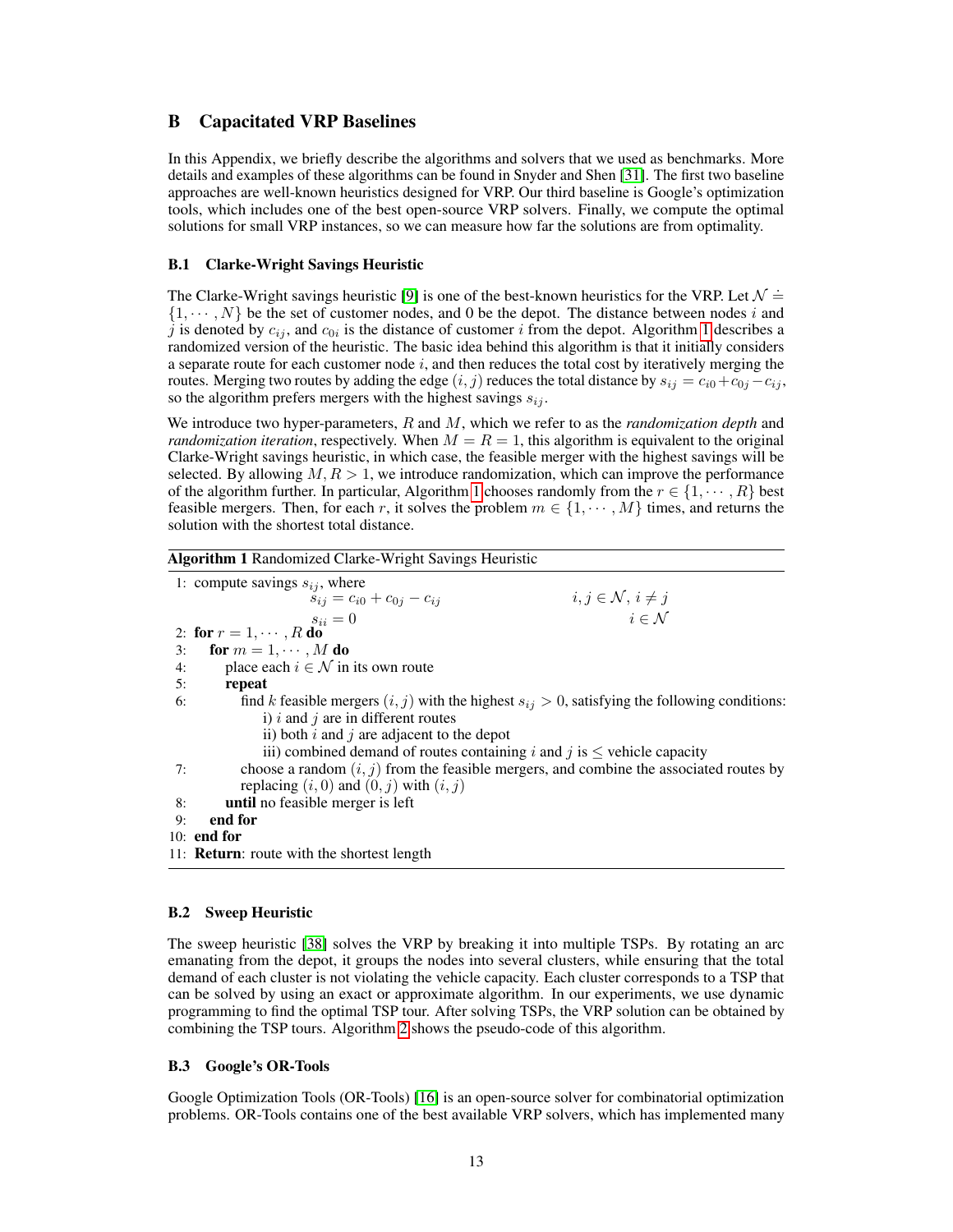<span id="page-14-0"></span>Algorithm 2 Randomized Sweep Algorithm

1: for each  $i \in \mathcal{N}$ , compute angle  $\alpha_i$ , respective to depot location 2:  $l$  ← vehicle capacity 3: for  $r = 1, \cdots, R$  do 4: select a random angle  $\alpha$ 5:  $k \leftarrow 0$ ; initialize cluster  $S_k \leftarrow \emptyset$ 6: repeat 7: increase  $\alpha$  until it equal to some  $\alpha_i$ 8: if demand  $d_i > l$  then 9:  $k \leftarrow k + 1$ 10:  $S_k \leftarrow \emptyset$ 11:  $l \leftarrow$  vehicle capacity 12: end if 13:  $S_k \leftarrow S_k \cup \{i\}$ 14:  $l \leftarrow l - d_i$ 15: until no unclustered node is left 16: solve a TSP for each  $S_k$ 17: merge TSP tours to produce a VRP route 18: end for 19: Return: route with the shortest length

heuristics (e.g., Clarke-Wright savings heuristic [\[9\]](#page-10-12), Sweep heuristic [\[38\]](#page-11-13), Christofides' heuristic [\[8\]](#page-10-13) and a few others) for finding an initial solution and metaheuristics (e.g. Guided Local Search [\[36\]](#page-11-14), Tabu Search [\[14\]](#page-10-14) and Simulated Annealing [\[22\]](#page-10-15)) for escaping from local minima in the search for the best solution. The default version of the OR-Tools VRP solver does not exactly match the VRP studied in this paper, but with a few adjustments, we can use it as our baseline. The first limitation is that OR-Tools only accepts integer locations for the customers and depot while our problem is defined on the unit square. To handle this issue, we scale up the problem by multiplying all locations by  $10<sup>4</sup>$  (meaning that we will have 4 decimal digits of precision), so the redefined problem is now in  $[0, 10^4] \times [0, 10^4]$ . After solving the problem, we scale down the solutions and tours to get the results for the original problem. The second difference is that OR-Tools is defined for a VRP with multiple vehicles, each of which can have at most one tour. One can verify that by setting a large number of vehicles (10 in our experiments), it is mathematically equivalent to our version of the VRP.

#### B.4 Optimal Solution

We use a mixed integer formulation for the VRP [\[33\]](#page-11-2) and the Gurobi optimization solver [\[17\]](#page-10-16) to obtain the optimal VRP tours. VRP has an exponential number of constraints, and of course, it requires careful tricks for even small problems. In our implementation, we start off with a relaxation of the capacity constraints and solve the resulting problem to obtain a lower bound on the optimal objective value. Then we check the generated tours and add the capacity constraint as *lazy-constraints* if a specific subtour's demand has violated the vehicle capacity, or the subtour does not include the depot. With this approach, we were able to find the optimal solutions for VRP10 and VRP20, but this method is intractable for larger VRPs; for example, on a single instance of VRP50, the solution has 6.7% optimality gap after 10000 seconds.

# C Extended Results of the VRP Experiment

In this section, we present more detailed results for the VRP, including a comparison with baselines and an illustration of the solutions generated. We demonstrate the flexibility of the framework to incorporate split deliveries, as an option, to further improve the solution quality. We also illustrate with an example that our proposed framework can be applied to more challenging VRPs with the stochastic elements.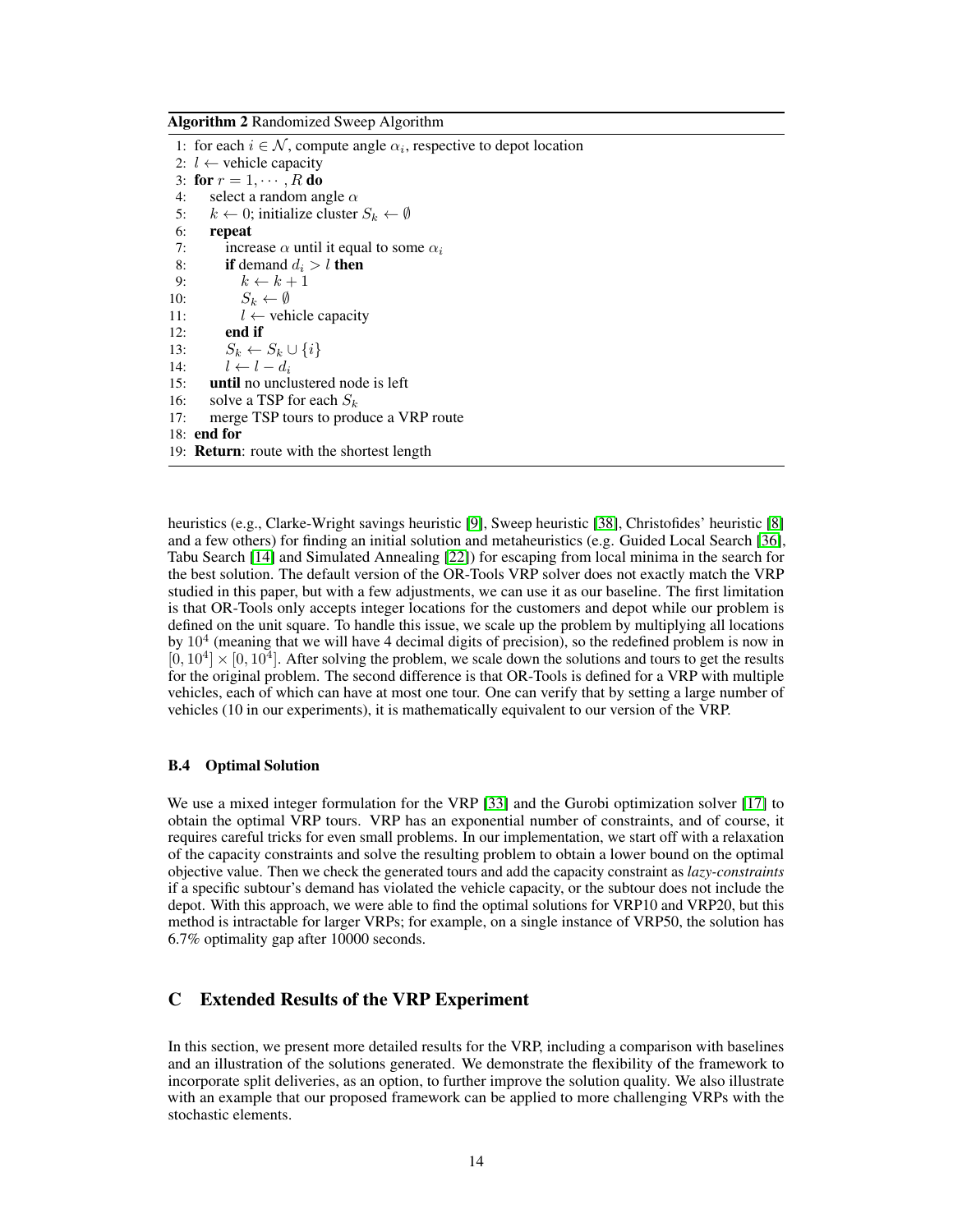#### C.1 Implementation Details

For the embedding, we use 1-dimensional convolution layers for the embedding, in which the in-width is the input length, the number of filters is  $D$ , and the number of in-channels is the number of elements of  $x$ . We find that training without an embedding layer always yields an inferior solution. One possible explanation is that the policy is able to extract useful features from the high-dimensional input representations much more efficiently. Recall that our embedding is an affine transformation, so it does not necessarily keep the embedded input distances proportional to the original 2-dimensional Euclidean distances.

We use one layer of LSTM RNN in the decoder with a state size of 128. Each customer location is also embedded into a vector of size 128, shared among the inputs. We employ similar embeddings for the dynamic elements; the demand  $d_t^i$  and the remaining vehicle load after visiting node  $i, l_t - \bar{d}_t^i$ , are mapped to a vector in a 128-dimensional vector space and used in the attention layer. In the critic network, first, we use the output probabilities of the actor network to compute a weighted sum of the embedded inputs, and then, it has two hidden layers: one dense layer with ReLU activation and another linear one with a single output. The variables in both actor and critic network are initialized with Xavier initialization [\[13\]](#page-10-17). For training both networks, we use the REINFORCE Algorithm and Adam optimizer [\[20\]](#page-10-18) with learning rate  $10^{-4}$ . The batch size N is 128, and we clip the gradients when their norm is greater than 2. We use dropout with probability 0.1 in the decoder LSTM. Moreover, we tried the entropy regularizer [\[37,](#page-11-15) [27\]](#page-11-16), which has been shown to be useful in preventing the algorithm from getting stuck in local optima, but it does not show any improvement in our experiments; therefore, we do not use it in the results reported in this paper.

On a single GPU K80, every 100 training steps of the VRP with 20 customer nodes takes approximately 35 seconds. Training for 20 epochs requires about 13.5 hours. The TensorFlow implementation of our code is available at <https://github.com/OptMLGroup/VRP-RL>.

#### <span id="page-15-0"></span>C.2 Flexibility to VRPs with Split Demands

In the classical VRP that we studied in Section [4,](#page-6-1) each customer is required to be visited exactly once. On the contrary to what is usually assumed in the classical VRP, one can relax this constraint to obtain savings by allowing split deliveries [\[2\]](#page-9-2). In this section, we show that this relaxation is straightforward by slightly modifying the masking scheme. Basically, we omit the condition *(iii)* from the masking introduced in Section [4,](#page-6-1) and use the new masking with the exactly similar model; we want to emphasize that we do not re-train the policy model and use the variables trained previously, so this property is achieved at no extra cost.

Figure [7](#page-16-1) shows the improvement by relaxing these constraints, where we label our relaxed method with "RL-SD". Other heuristics does not have such option and they are reported for the original (not relaxed) problem. In parts [7a](#page-16-1) and [7b](#page-16-1) we illustrate the "optimality" gap for VRP10 and VRP20, respectively. What we refer to optimality in this section (and other places in this paper) is the optimal objective value of the non-relaxed problem. Of course, the relaxed problem would have a lower optimal objective value. That is why RL-SD obtains negative values in these plots. We see that RL-SD can effectively use split delivery to obtain solutions that are around  $5 - 10\%$  shorter than the "optimal" tours. Similar to [3,](#page-7-0) parts [7c](#page-16-1) and [7d](#page-16-1) show the winning percentage of the algorithms in rows in comparison to the ones in columns. We observe that the winning percentage of RL-SD methods significantly improves after allowing the split demands. For example in VRP50 and VRP100, RL-SD-Greedy is providing competitive results with OR-Tools, or RL-SD-BS(10) outperforms OR-Tools in roughly  $67\%$  of the instances, while this number was around  $61\%$  before relaxation.

## C.3 Summary of Comparison with Baselines

Table [2](#page-17-0) provides the average and the standard deviation of tour lengths for different VRPs. We also test the RL approach using the split delivery option where the customer demands can be satisfied in more than one subtours (labeled with "RL-SD", at the end of the table). We observe that the average total length of the solutions found by our method using various decoders outperforms the heuristic algorithms and OR-Tools. We also see that using the beam search decoder significantly improves the solution while only adding a small computational cost in run-time. Also allowing split delivery enables our RL-based methods to improve the total tour length by a factor of around 0.6% on average. We also present the solution time comparisons in this table, where all the times are reported on a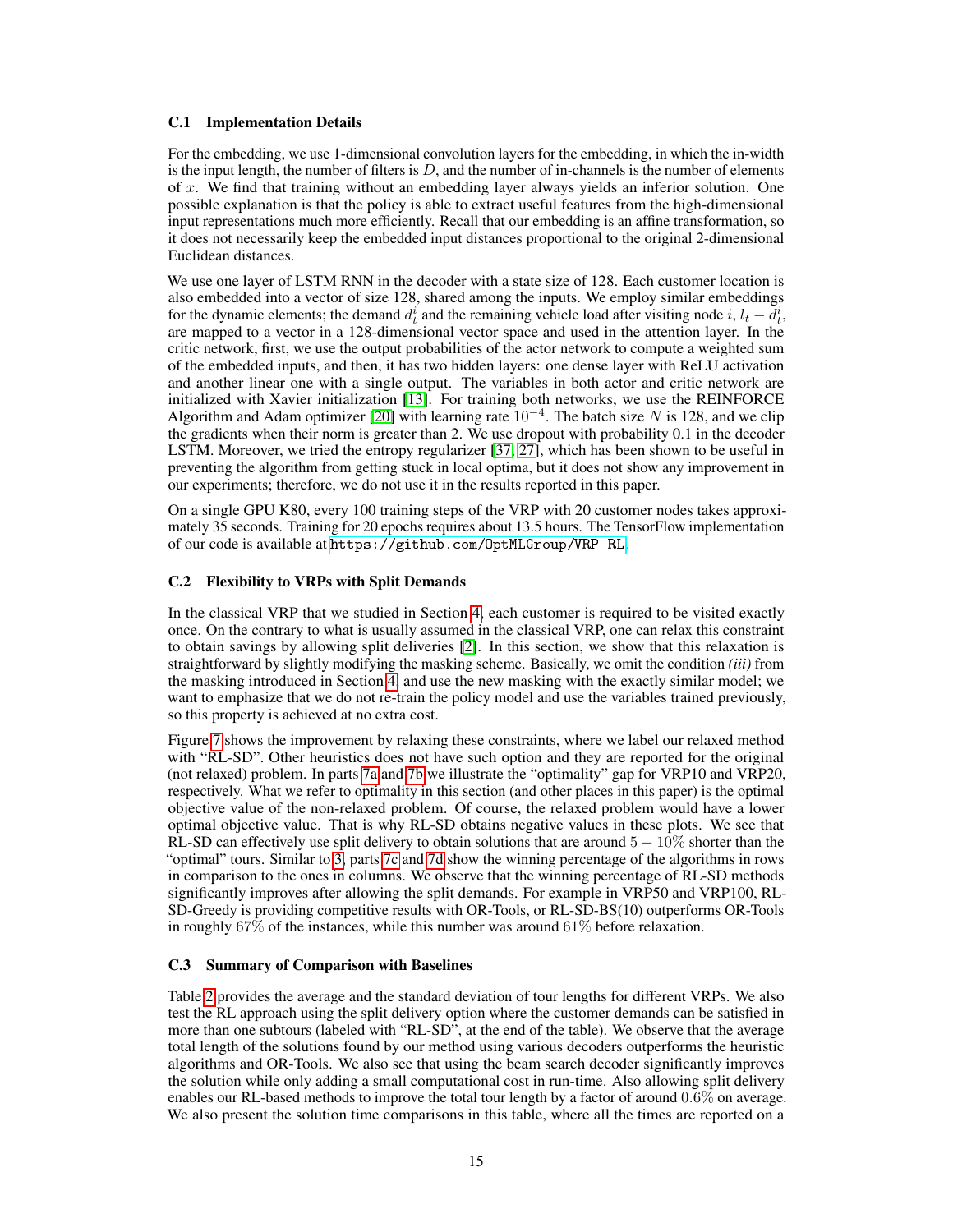<span id="page-16-1"></span>

Figure 7: Parts [3a](#page-7-0) and [3b](#page-7-0) show the "optimality" gap (in percent) using different algorithms/solvers for VRP10 and VRP20. Parts [3c](#page-7-0) and [3d](#page-7-0) give the proportion of the samples (in percent) for which the algorithms in the rows outperform those in the columns; for example, RL-BS(5) is provides shorter tours compared to RL-greedy in 82.1% of the VRP50 instances.

single core Intel 2.6 GHz CPU. It is worthwhile to mention that, unlike other RL areas, our findings are not affected by the training seed. This is because during the training, we generate  $10<sup>6</sup>$  problem instances, which is quite adequate to cover various realizations of the problem, and changing the random seed does not significantly change the training and testing instances.

# <span id="page-16-0"></span>C.4 Sample VRP Solutions

Figure [8](#page-17-1) illustrates sample VRP20 and VRP50 instances decoded by the trained model. The greedy and beam-search decoders were used to produce the figures in the top and bottom rows, respectively. It is evident that these solutions are not optimal. For example, in part [\(a\)](#page-17-1), one of the routes crosses itself, which is never optimal in Euclidean VRP instances. Another similar suboptimality is evident in part [\(c\)](#page-17-1) to make the total distance shorter. However, the figures illustrate how well the policy model has understood the problem structure. It tries to satisfy demands at nearby customer nodes until the vehicle load is small. Then, it automatically comprehends that visiting further nodes is not the best decision, so it returns to the depot and starts a new tour. One interesting behavior that the algorithm has learned can be seen in part [\(c\)](#page-17-1), in which the solution reduces the cost by making a partial delivery; in this example, we observe that the red and blue tours share a customer node with demand 8, each satisfying a portion of its demand; in this way, we are able to meet all demands without needing to initiate a new tour. We also observe how using the beam-search decoder produces further improvements; for example, as seen in parts  $(b)$ – $(c)$ , it reduces the number of times when a tour crosses itself; or it reduces the number of tours required to satisfy all demands as is illustrated in [\(b\)](#page-17-1).

Tables [3](#page-19-0) and [4](#page-19-1) present the RL solutions using the greedy and beam search decoders for two sample VRP10 instances with a vehicle capacity of 20. We have 10 customers indexed  $0 \cdots 9$  and the location with the index 10 corresponds to the depot. The first line specifies the customer locations as well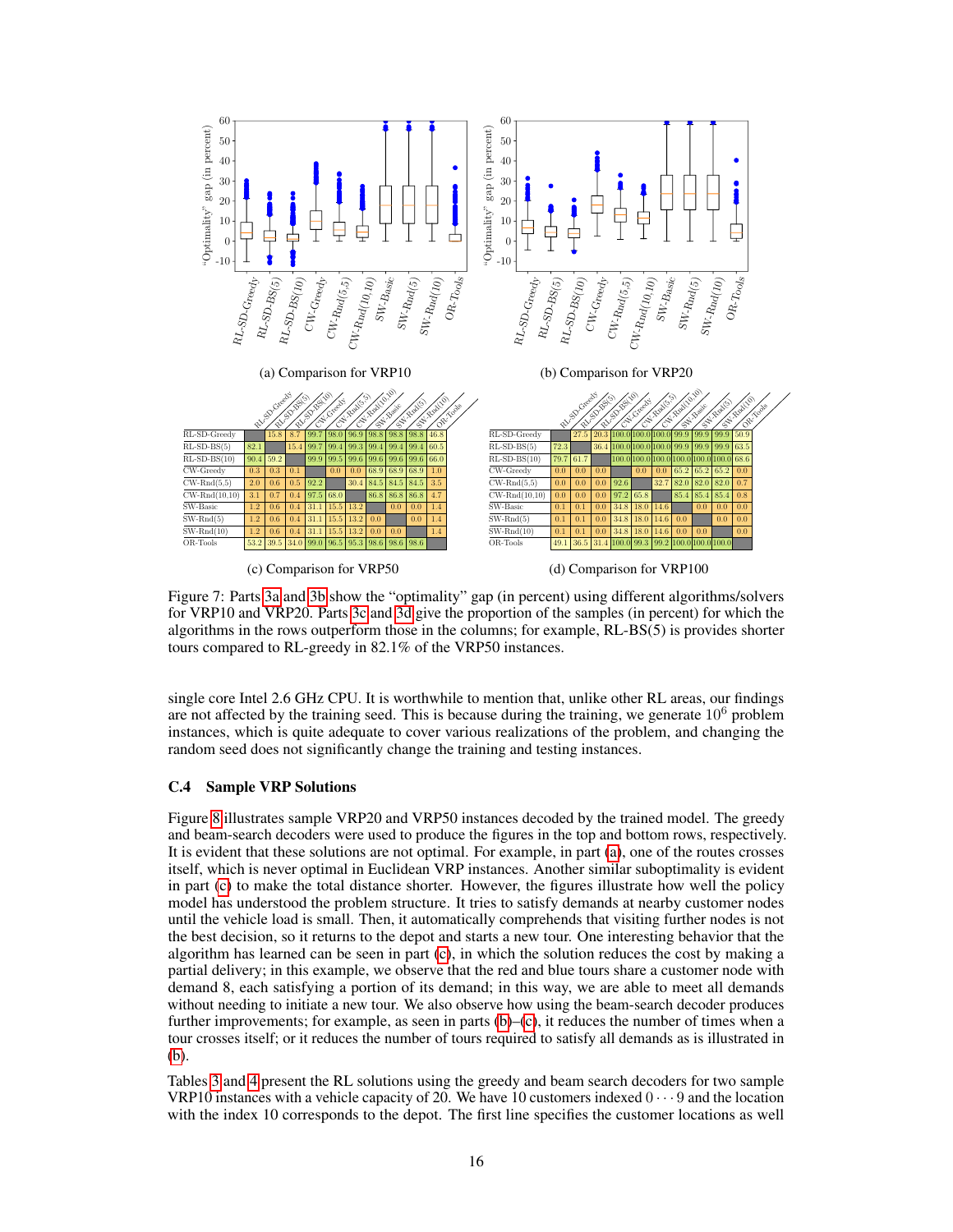<span id="page-17-0"></span>Table 2: Average tour length, standard deviations of the tours and the average solution time (in seconds) using different baselines over a test set of size 1000.

| <b>Baseline</b>        | <b>VRP10, Cap20</b> |      | <b>VRP20, Cap30</b> |      | <b>VRP50, Cap40</b> |       | <b>VRP100, Cap50</b> |      |       |       |      |        |
|------------------------|---------------------|------|---------------------|------|---------------------|-------|----------------------|------|-------|-------|------|--------|
|                        | mean                | std  | time                | mean | std                 | time  | mean                 | std  | time  | mean  | std  | time   |
| RL-Greedy              | 4.84                | 0.85 | 0.049               | 6.59 | 0.89                | 0.105 | 11.39                | 1.31 | 0.156 | 17.23 | 1.97 | 0.321  |
| $RL-BS(5)$             | 4.72                | 0.83 | 0.061               | 6.45 | 0.87                | 0.135 | 11.22                | 1.29 | 0.208 | 17.04 | 1.93 | 0.390  |
| $RL-BS(10)$            | 4.68                | 0.82 | 0.072               | 6.40 | 0.86                | 0.162 | 11.15                | 1.28 | 0.232 | 16.96 | 1.92 | 0.445  |
| CW-Greedy              | 5.06                | 0.85 | 0.002               | 7.22 | 0.90                | 0.011 | 12.85                | 1.33 | 0.052 | 19.72 | 1.92 | 0.186  |
| $CW\text{-}Rnd(5,5)$   | 4.86                | 0.82 | 0.016               | 6.89 | 0.84                | 0.053 | 12.35                | 1.27 | 0.217 | 19.09 | 1.85 | 0.735  |
| $CW\text{-}Rnd(10,10)$ | 4.80                | 0.82 | 0.079               | 6.81 | 0.82                | 0.256 | 12.25                | 1.25 | 0.903 | 18.96 | 1.85 | 3.171  |
| SW-Basic               | 5.42                | 0.95 | 0.001               | 7.59 | 0.93                | 0.006 | 13.61                | 1.23 | 0.096 | 21.01 | 1.51 | 1.341  |
| $SW-Rnd(5)$            | 5.07                | 0.87 | 0.004               | 7.17 | 0.85                | 0.029 | 13.09                | 1.12 | 0.472 | 20.47 | 1.41 | 6.32   |
| $SW-Rnd(10)$           | 5.00                | 0.87 | 0.008               | 7.08 | 0.84                | 0.062 | 12.96                | 1.12 | 0.988 | 20.33 | 1.39 | 12.443 |
| OR-Tools               | 4.67                | 0.81 | 0.004               | 6.43 | 0.86                | 0.010 | 11.31                | 1.29 | 0.053 | 17.16 | 1.88 | 0.231  |
| Optimal                | 4.55                | 0.78 | 0.029               | 6.10 | 0.79                | 102.8 |                      |      |       |       |      |        |
| RL-SD-Greedy           | 4.80                | 0.83 | 0.059               | 6.51 | 0.84                | 0.107 | 11.32                | 1.27 | 0.176 | 17.12 | 1.90 | 0.310  |
| $RL-SD-BS(5)$          | 4.69                | 0.80 | 0.063               | 6.40 | 0.85                | 0.145 | 11.14                | 1.25 | 0.226 | 16.94 | 1.88 | 0.401  |
| $RL-SD-BS(10)$         | 4.65                | 0.79 | 0.074               | 6.34 | 0.80                | 0.155 | 11.08                | 1.24 | 0.250 | 16.86 | 1.87 | 0.477  |

<span id="page-17-1"></span>

Figure 8: Sample decoded solutions for VRP20 and VRP50 using greedy (in top row) and beam-search (bottom row) decoder. The numbers inside the nodes are the demand values.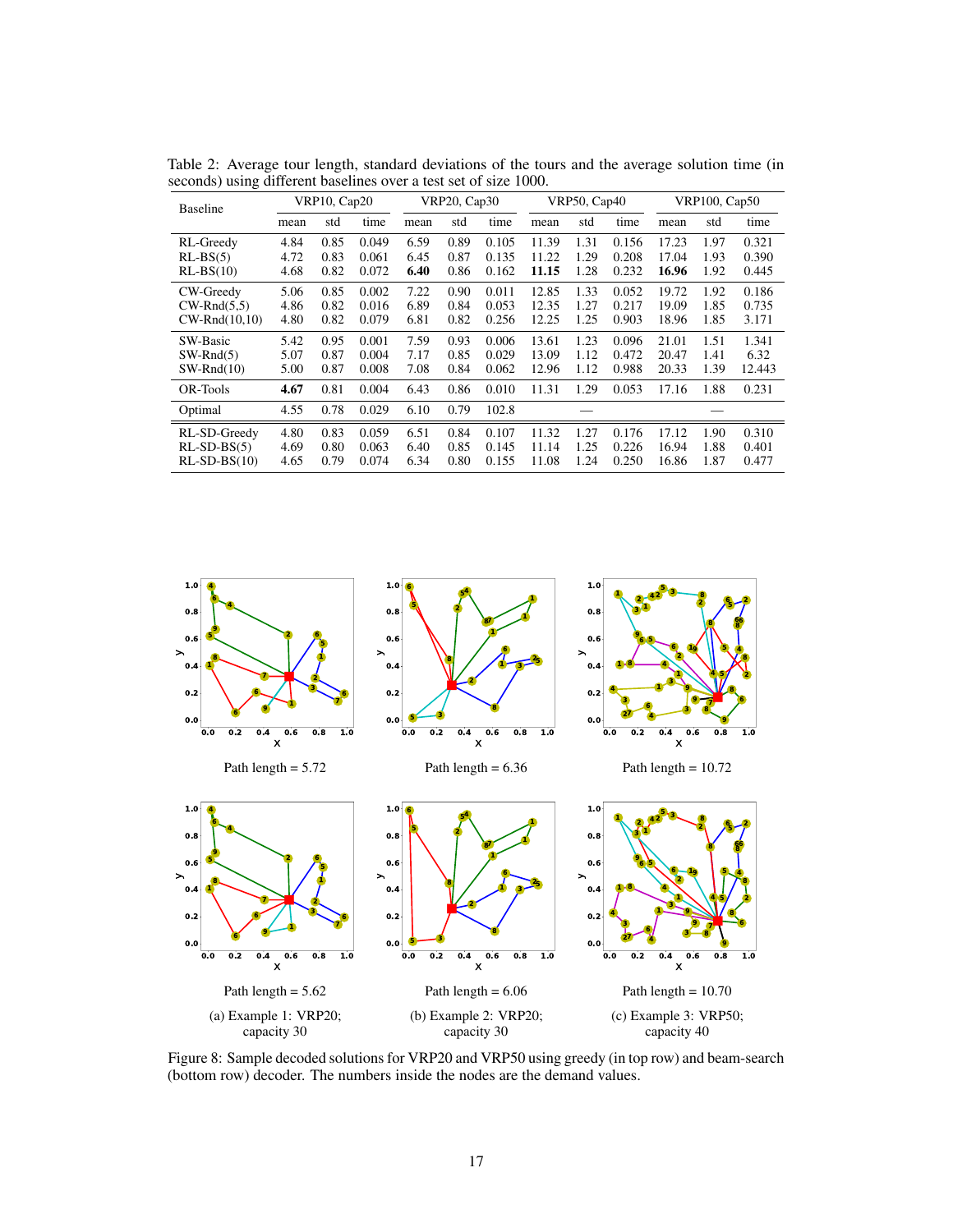as their demands and the depot location. The solution in the second line is the tour found by the greedy decoder. In the third and fourth line, we observe how increasing the beam width helps in improving the solution quality. Finally, we present the optimal solution in the last row. In Table [4,](#page-19-1) we illustrate an example where our method has discovered a solution by splitting the demands which is, in fact, considerably shorter than the optimal solution found by solving the mixed integer programming model.

#### C.5 Attention Mechanism Visualization

In order to illustrate how the attention mechanism is working, we relocated customer node 0 to different locations and observed how it affects the selected action. Figure [9](#page-18-1) illustrates the attention in initial decoding step for a VRP10 instance drawn in part (a). Specifically, in this experiment, we let the coordinates of node 0 equal  $\{0.1 \times (i, j), \forall i, j \in \{1, \dots, 9\}\}\.$  In parts (b)-(d), the small bottom left square corresponds to the case where node 0 is located at  $[0,1,0.1]$  and the others have a similar interpretation. Each small square is associated with a color ranging from black to white, representing the probability of selecting the corresponding node at the initial decoding step. In part (b), we observe that if we relocate node 0 to the bottom-left of the plane, there is a positive probability of directly going to this node; otherwise, as seen in parts (c) and (d), either node 2 or 9 will be chosen with high probability. We do not display the probabilities of the other points since there is a near-0 probability of choosing them, irrespective of the location of node 0. A video demonstration of the decoding process and attention mechanism is available online at <https://youtu.be/qGKt0bB01p0>.

<span id="page-18-1"></span>

Figure 9: Illustration of attention mechanism at decoding step 0. The problem instance is illustrated in part (a) where the nodes are labeled with a sequential number; labels 0-9 are the customer nodes and 10 is the depot. We place node 0 at different locations and observe how it affects the probability distribution of choosing the first action, as illustrated in parts (b)–(d).

#### <span id="page-18-0"></span>C.6 Experiment on Stochastic VRP

Next, we design a simulated experiment to illustrate the performance of the framework on the *stochastic VRP* (SVRP). A major difficulty of planning in these systems is that the schedules are not defined in beforehand, and one needs to deal with various customer/demand realizations on the fly. Unlike the majority of the previous literature which only considers one stochastic element (e.g., customer locations are fixed, but the demands can change), we allow the customers and their demands to be stochastic, which makes the problem intractable for many classical algorithms. (See the review of SVRP by Ritzinger et al. [\[29\]](#page-11-17).) We consider an instance of the SVRP in which customers with random demands arrive at the system according to a Poisson process; without loss of generality we assume the process has rate 1. Similar to previous experiments, we choose each new customer's location uniformly on the unit square and its demand to a discrete number in  $\{1, \dots, 9\}$ . We fix the depot position to [0.5, 0.5]. A vehicle is required to satisfy as much demand as possible in a time horizon with length 100 time units. To make the system stable, we assume that each customer cancels its demand after having gone unanswered for 5 time units. The vehicle moves with speed 0.1 per time unit. Obviously, this is a continuous-time system, but we view it as a discrete-time MDP where the vehicle can make decisions at either the times of customer arrivals or after the time when the vehicle reaches a node.

The network and its hyper-parameters in this experiment are the same as in the previous experiments. One major difference is the RL training method, where we use asynchronous advantage actor-critic (A3C) [\[27\]](#page-11-16) with one-step reward accumulation. The main reason for choosing this training method is that REINFORCE is not an efficient algorithm in dealing with the long trajectories. The details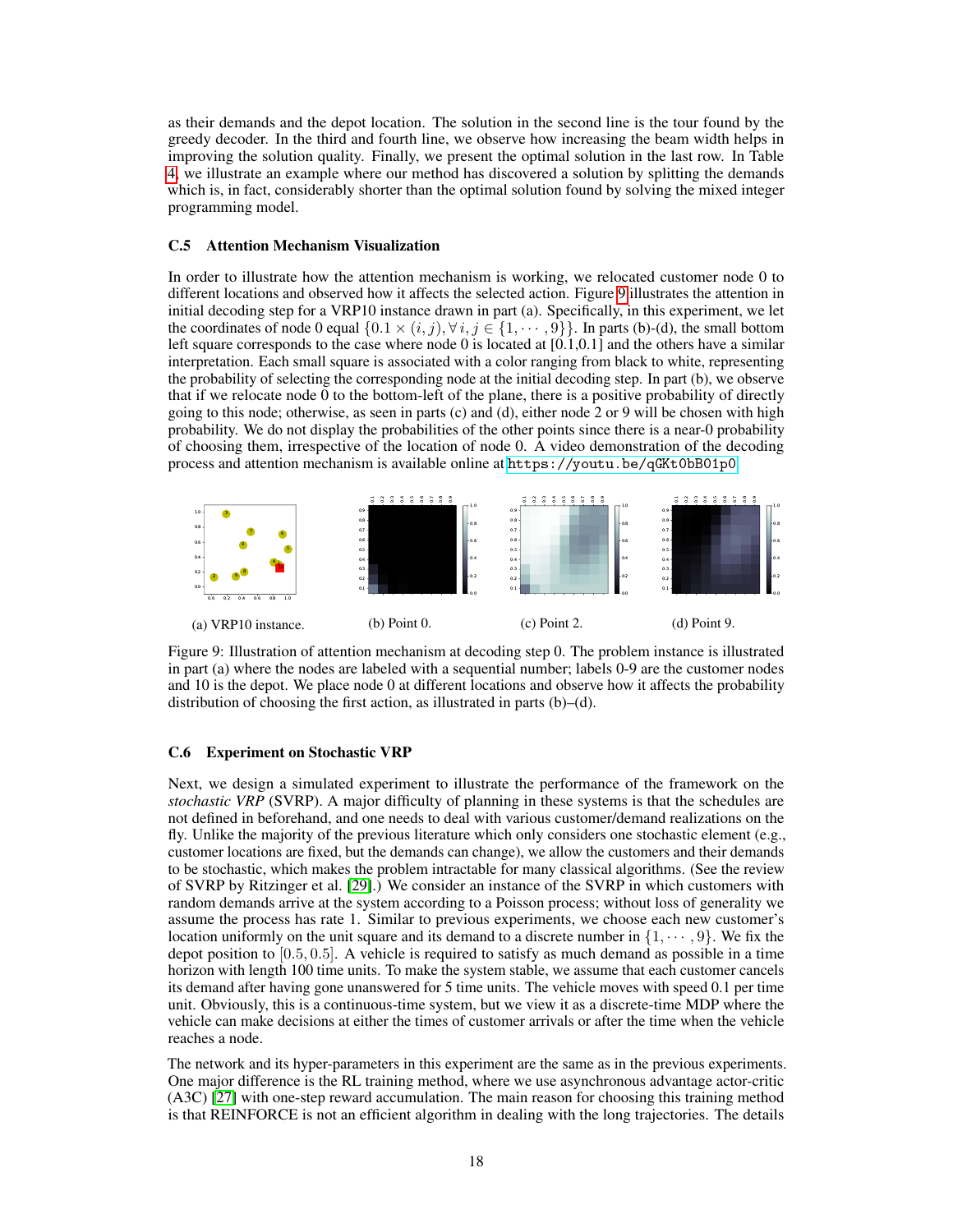<span id="page-19-0"></span>Table 3: Solutions found for a sample VRP10 instance. We use different decoders for producing these solutions; the optimal route is also presented in the last row.

| <b>Sample instance for VRP10:</b><br>Customer locations: [[0.411, 0.559], [0.874, 0.302], [0.029, 0.127], [0.188, 0.979], [0.812, 0.330],<br>$[0.999, 0.505], [0.926, 0.705], [0.508, 0.739], [0.424, 0.201], [0.314, 0.140]]$<br>Customer demands: [2, 4, 5, 9, 5, 3, 8, 2, 3, 2]<br>Depot location: [0.890, 0.252]                                                           |
|--------------------------------------------------------------------------------------------------------------------------------------------------------------------------------------------------------------------------------------------------------------------------------------------------------------------------------------------------------------------------------|
| Greedy decoder:<br>Tour Length: 5.305<br>Tour: $10 \rightarrow 5 \rightarrow 6 \rightarrow 4 \rightarrow 1 \rightarrow 10 \rightarrow 7 \rightarrow 3 \rightarrow 0 \rightarrow 8 \rightarrow 9 \rightarrow 10 \rightarrow 2 \rightarrow 10$                                                                                                                                   |
| BS decoder with width 5:<br>Beam tour lengths: [5.305, 5.379, 4.807, 5.018, 4.880]<br>Best beam: 2, Best tour length: 4.807<br>Best tour: $10 \rightarrow 5 \rightarrow 6 \rightarrow 4 \rightarrow 1 \rightarrow 10 \rightarrow 7 \rightarrow 3 \rightarrow 0 \rightarrow 10 \rightarrow 8 \rightarrow 2 \rightarrow 9 \rightarrow 10$                                        |
| BS decoder with width 10:<br>Beam tour lengths: [5.305, 5.379, 4.807, 5.0184, 4.880, 4.800, 5.091, 4.757, 4.8034, 4.764]<br>Best beam: 7, Best tour length: 4.757<br>Best tours: $10 \rightarrow 5 \rightarrow 6 \rightarrow 1 \rightarrow 10 \rightarrow 7 \rightarrow 3 \rightarrow 0 \rightarrow 4 \rightarrow 10 \rightarrow 8 \rightarrow 2 \rightarrow 9 \rightarrow 10$ |
| Optimal:<br>Optimal tour length: 4.546<br>Optimal tour: $10 \rightarrow 1 \rightarrow 10 \rightarrow 2 \rightarrow 3 \rightarrow 8 \rightarrow 9 \rightarrow 10 \rightarrow 0 \rightarrow 4 \rightarrow 5 \rightarrow 6 \rightarrow 7 \rightarrow 10$                                                                                                                          |

<span id="page-19-1"></span>Table 4: Solutions found for a sample VRP10 instance where by splitting the demands, our method significantly improves upon the "optimal" (of which no split demand is allowed).

| <b>Sample instance for VRP10:</b><br>Customer locations: [[0.253, 0.720], [0.289, 0.725], [0.132, 0.131], [0.050, 0.609], [0.780, 0.549],<br>$[0.014, 0.920]$ , $[0.624, 0.655]$ , $[0.707, 0.311]$ , $[0.396, 0.749]$ , $[0.468, 0.579]$<br>Customer demands: [5, 6, 3, 1, 9, 8, 9, 8, 7, 7]<br>Depot location: [0.204, 0.091]                                                                                  |
|------------------------------------------------------------------------------------------------------------------------------------------------------------------------------------------------------------------------------------------------------------------------------------------------------------------------------------------------------------------------------------------------------------------|
| Greedy decoder:<br>Tour Length: 5.420<br>Tour: $10 \rightarrow 7 \rightarrow 4 \rightarrow 9 \rightarrow 10 \rightarrow 6 \rightarrow 9 \rightarrow 8 \rightarrow 10 \rightarrow 1 \rightarrow 0 \rightarrow 5 \rightarrow 3 \rightarrow 10 \rightarrow 2 \rightarrow 10$                                                                                                                                        |
| <b>BS</b> decoder with width 5:<br>Beam tour lengths: [5.697, 5.731, 5.420, 5.386, 5.582]<br>Best beam: 3, Best tour length: 5.386<br>Best tour: $10 \rightarrow 7 \rightarrow 4 \rightarrow 6 \rightarrow 10 \rightarrow 6 \rightarrow 8 \rightarrow 9 \rightarrow 10 \rightarrow 1 \rightarrow 0 \rightarrow 5 \rightarrow 3 \rightarrow 10 \rightarrow 2 \rightarrow 10$                                      |
| <b>BS</b> decoder with width 10:<br>Beam tour lengths: [5.697, 5.731, 5.420, 5.386, 5.362, 5.694, 5.582, 5.444, 5.333, 5.650]<br>Best beam: 8, Best tour length: 5.333<br>Best tours: $10 \rightarrow 7 \rightarrow 4 \rightarrow 9 \rightarrow 10 \rightarrow 9 \rightarrow 6 \rightarrow 8 \rightarrow 10 \rightarrow 1 \rightarrow 0 \rightarrow 5 \rightarrow 3 \rightarrow 10 \rightarrow 2 \rightarrow 10$ |
| Optimal:<br>Optimal tour length: 6.037<br>Optimal tour: $10 \rightarrow 5 \rightarrow 7 \rightarrow 10 \rightarrow 9 \rightarrow 10 \rightarrow 2 \rightarrow 10 \rightarrow 8 \rightarrow 10 \rightarrow 1 \rightarrow 3 \rightarrow 4 \rightarrow 6 \rightarrow 10$                                                                                                                                            |
|                                                                                                                                                                                                                                                                                                                                                                                                                  |

of the training method are described in Appendix [D.](#page-20-0) The other difference is that instead of using masking, at every time step, the input to the network is a set of available locations which consists of the customers with positive demand, the depot, and the vehicle's current location; the latter decision allows the vehicle to stop at its current position, if necessary. We also add the *time-in-system* of customers as a dynamic element to the attention mechanism; it will allow the training process to learn customer abandonment behavior.

We compare our results with three other strategies: *(i) Random*, in which the next destination is randomly selected from the available nodes and it is providing a "lower bound" on the performance; *(ii) Largest-Demand*, in which the customer with maximum demand will be chosen as the next destination; and *(iii) Max-Reachable*, in which the vehicle chooses the node with the highest demand while making sure that the demand will remain valid until the vehicle reaches the node. In all strategies, we force the vehicle to route to the depot and refill when its load is zero. Even though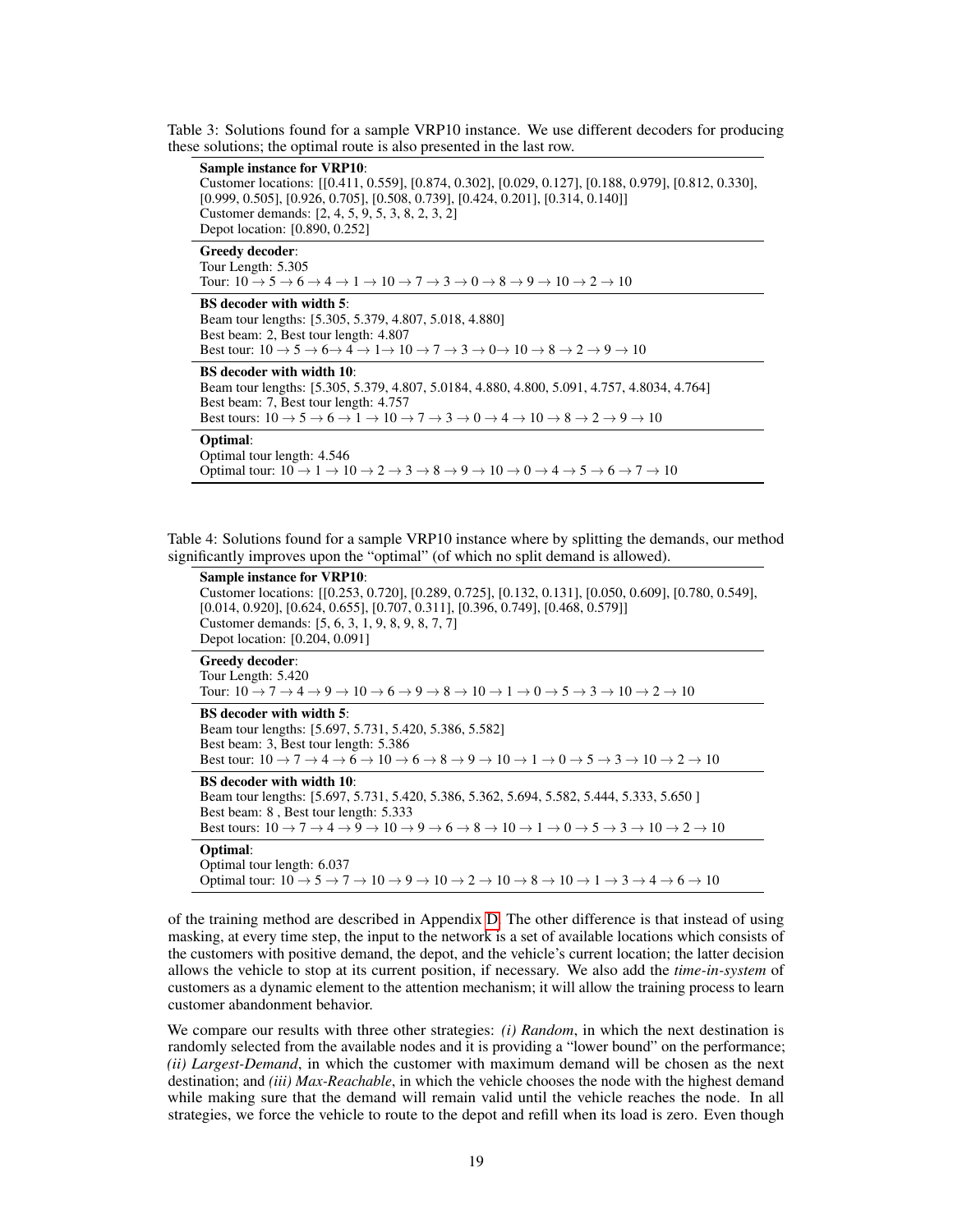simple, these baselines are common in many applications. Implementing and comparing the results with more intricate SVRP baselines is an important future direction.

<span id="page-20-1"></span>Table [5](#page-20-1) summarizes the average demand satisfied, and the percentage of the total demand that this represents, under the various strategies, averaged over 100 test instances. We observe that A3C outperforms the other strategies. Even though A3C does not know any information about the problem structure, it is able to perform better than the Max-Reachable strategy, which uses customer abandonment information.

Table 5: Satisfied demand under different strategies.

| Method      | Random | Largest- | Max-<br>Demand Reachable | A3C    |
|-------------|--------|----------|--------------------------|--------|
| Avg. Dem.   | 24.83  | 75.11    | 88.60                    | 112.21 |
| % satisfied | 54%    | $16.6\%$ | 19.6%                    | 28.8%  |

## D Training Policy Gradient Methods

We utilize the REINFORCE method, similar to Bello et al. [\[4\]](#page-10-2) for solving the TSP and VRP, and A3C [\[27\]](#page-11-16) for the SVRP. In this Appendix, we explain the details of the algorithms.

Let us consider a family of problems, denoted by  $M$ , and a probability distribution over them, denoted by  $\Phi_{\mathcal{M}}$ . During the training, the problem instances are generated according to distribution  $\Phi_{\mathcal{M}}$ . We also use the same distribution in the inference to produce test examples.

REINFORCE Algorithm for VRP Algorithm [3](#page-20-2) summarizes the REINFORCE algorithm. We have two neural networks with weight vectors  $\theta$  and  $\phi$  associated with the actor and critic, respectively. We draw  $N$  sample problems from  $M$  and use Monte Carlo simulation to produce feasible sequences with respect to the current policy  $\pi_{\theta}$ . We adopt the superscript n to refer to the variables of the nth instance. After termination of the decoding in all  $N$  problems, we compute the corresponding rewards as well as the policy gradient in step 14 to update the actor network. In this step,  $V(X_0^n; \phi)$ is the the reward approximation for instance problem  $n$  that will be calculated from the critic network. We also update the critic network in step 15 in the direction of reducing the difference between the expected rewards with the observed ones during Monte Carlo roll-outs.

<span id="page-20-2"></span>Algorithm 3 REINFORCE Algorithm

```
1: initialize the actor network with random weights \theta and critic network with random weights \phi2: for iteration = 1, 2, \cdots do
 3: reset gradients: d\theta \leftarrow 0, d\phi \leftarrow 04: sample N instances according to \Phi_M5: for n = 1, \cdots, N do
 6: initialize step counter t \leftarrow 07: repeat
 8: choose y_{t+1}^n according to the distribution \pi(\cdot|Y_t^n, X_t^n; \theta)9: observe new state X_{t+1}^n10: t \leftarrow t + 111: until termination condition is satisfied
12: compute reward R^n = R(Y^n, X_0^n)13: end for
14: d\theta \leftarrow \frac{1}{N} \sum_{n=1}^{N} (R^n - V(X_0^n; \phi)) \nabla_{\theta} \log P(Y^n | X_0^n; \theta)15: d\phi \leftarrow \frac{1}{N} \sum_{n=1}^{N} \nabla_{\phi} (R^n - V(X_0^n; \phi))^216: update \theta using d\theta and \phi using d\phi.
17: end for
```
<span id="page-20-0"></span>Asynchronous Advantage Actor-Critic for SVRP The *Asynchronous Advantage Actor-Critic* (A3C) method proposed in [\[27\]](#page-11-16) is a policy gradient approach that has been shown to achieve superhuman performance playing Atari games. In this paper, we utilize this algorithm for training the